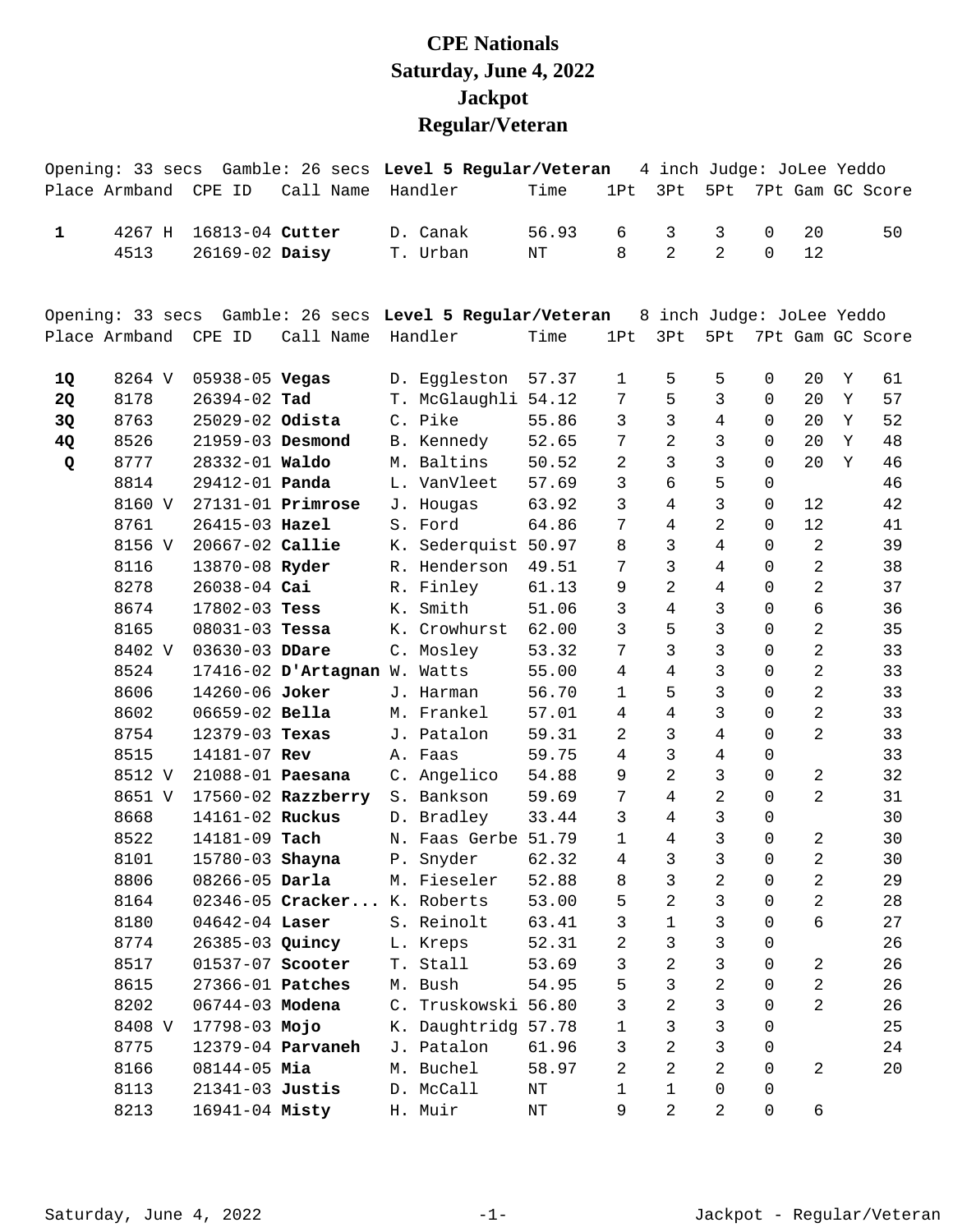| 8279   |   | $22949 - 03$ Rose      |                    | T. Krol          | Absent |               |   |   |          |    |
|--------|---|------------------------|--------------------|------------------|--------|---------------|---|---|----------|----|
| 8516 H |   | $01294-03$ Yahtzee     |                    | C. Teale         | ΝT     | 3             | 2 | 4 | 0        |    |
| 8531   |   | $30954 - 01$ Phoebe    |                    | H. Herbruck      | NΤ     | 3             | 2 | 4 | $\Omega$ | 2  |
| 8609   |   | $17093 - 02$ Zaina     |                    | N. Carver        | Absent |               |   |   |          |    |
| 8673   |   | $17745 - 02$ Remy      |                    | M. Lindquist     | Absent |               |   |   |          |    |
| 8762   |   | 25197-01 Raven         |                    | M. Doerfler      | Absent |               |   |   |          |    |
| 8767   |   | $20344 - 02$ Junior    |                    | N. Kowal         | ΝT     | $\mathcal{L}$ |   | 3 | 0        | 12 |
| 8776   |   |                        | 13123-05 Lit'l Bit | D. Baker         | Absent |               |   |   |          |    |
| 8812   |   | $25113 - 02$ Woody     |                    | M. Sandler       | Absent |               |   |   |          |    |
| 8153 V |   | $08596 - 03$ Rufus     |                    | A. Hughey        | Absent |               |   |   |          |    |
| 8159 V |   | 26394-01 <b>Bayden</b> |                    | T. McGlaughli NT |        | 5             | 4 | 3 | 0        | 2  |
| 8404   | V | 02382-04 Thorn         |                    | J. Stuckey       | NΤ     | 2             | 2 | 3 | 0        |    |
|        |   |                        |                    |                  |        |               |   |   |          |    |

Opening: 33 secs Gamble: 26 secs **Level 5 Regular/Veteran** 12 inch Judge: JoLee Yeddo Place Armband CPE ID Call Name Handler Time 1Pt 3Pt 5Pt 7Pt Gam GC Score

| 1Q                      | 12111 V | 24850-01 Kinnick       |                        |                | L. Hensley       | 55.51 | 6              | 4              | 4              | $\Omega$    | 20             | Y | 58 |
|-------------------------|---------|------------------------|------------------------|----------------|------------------|-------|----------------|----------------|----------------|-------------|----------------|---|----|
| 2Q                      | 12235   | 30367-01 Pepper        |                        |                | B. Hart          | 59.97 | 5              | 4              | 4              | $\Omega$    | 20             | Y | 57 |
| 3Q                      | 12784   | 16535-02 Tonka         |                        |                | S. Gibson        | 53.06 | $\overline{2}$ | 5              | 3              | 0           | 20             | Y | 52 |
| $\overline{\mathbf{4}}$ | 12785   | 26415-04 Denali        |                        |                | R. Ford          | 51.58 | 3              | б              | 6              | $\Omega$    | 12             |   | 63 |
|                         | 12820   | 23092-02 Meeko         |                        |                | S. Nevitt        | 51.51 | $\overline{2}$ | 7              | 5              | $\Omega$    | 12             |   | 60 |
|                         | 12780   | 07276-06 Jordy         |                        | $S$ .          | Cowles           | 60.31 | 7              | б              | 3              | $\Omega$    | 2              |   | 42 |
|                         | 12671 V | 17686-02 Lexi          |                        |                | J. Beckman       | 54.48 | 4              | 5              | 4              | $\Omega$    | $\overline{2}$ |   | 41 |
|                         | 12788   | 18016-06 Shatzi        |                        |                | L. Cromer        | 55.01 | 5              | 3              | 5              | $\Omega$    | $\overline{2}$ |   | 41 |
|                         | 12291   | 15877-05 Joey          |                        |                | P. Schairer      | 57.23 | 8              | 7              | 2              | $\Omega$    | $\overline{2}$ |   | 41 |
|                         | 12713   | 16745-06 Turn          |                        |                | C. Roman         | 54.82 | 6              | $\overline{2}$ | 4              | $\Omega$    | 6              |   | 38 |
|                         | 12906   | 10544-03 Wiggins       |                        |                | C. Leyendecke    | 58.20 | 4              | 4              | 4              | $\Omega$    | $\overline{2}$ |   | 38 |
|                         | 12270 V | 22949-02 Ziggy         |                        |                | T. Krol          | 59.48 | $\mathbf{1}$   | 5              | $\overline{4}$ | $\Omega$    | $\overline{2}$ |   | 38 |
|                         | 12459   | 19146-03 Ozzie         |                        |                | K. Mills         | 60.28 | 4              | 4              | 4              | $\Omega$    | $\overline{2}$ |   | 38 |
|                         | 12681   | 02133-04 Bandit        |                        |                | L. Medina        | 51.47 | $\overline{a}$ | 6              | 3              | $\Omega$    | $\overline{2}$ |   | 37 |
|                         | 12781   | 09341-04 Juicy         |                        | $\mathsf{C}$ . | Capobres         | 53.13 | 4              | $\mathbf{1}$   | $\overline{2}$ | $\Omega$    | 20             | Y | 37 |
|                         | 12456   | 16072-03 Stetson       |                        |                | K. Felton        | 51.17 | 4              | 5              | 3              | $\Omega$    | $\overline{2}$ |   | 36 |
|                         | 12236   | 24676-03 Aurora        |                        |                | T. Keinz         | 55.58 | 8              | $\overline{2}$ | 4              | $\Omega$    | $\overline{2}$ |   | 36 |
|                         | 12692   | 27876-02 Belle         |                        |                | R. Bouley        | 54.06 | 7              | 4              | $\overline{2}$ | $\Omega$    | 6              |   | 35 |
|                         | 12680   | 27876-01 Copper        |                        |                | R. Bouley        | 57.35 | 7              | $\mathbf 1$    | $\mathbf{1}$   | $\Omega$    | 20             | Y | 35 |
|                         | 12523 V | 15497-03 Melanie       |                        |                | M. Lange         | 57.82 | 6              | $\overline{4}$ | 3              | $\Omega$    | $\overline{2}$ |   | 35 |
|                         | 12682   | 03493-03 Blink         |                        |                | S. Cron          | 55.98 | $\overline{2}$ | 5              | 3              | $\Omega$    | $\overline{2}$ |   | 34 |
|                         | 12216   | $02435 - 04$ Taxi      |                        |                | A. Haldeman      | 61.13 | 4              | 3              | 3              | $\Omega$    | 6              |   | 34 |
|                         | 12451   | 02568-09 Onree         |                        |                | D. Franks        | 34.06 | $\overline{4}$ | 3              | $\overline{4}$ | $\Omega$    |                |   | 33 |
|                         | 12712   | 12926-05 Sierra        |                        |                | T. Haarsma       | 57.18 | 9              | $\overline{2}$ | 3              | $\Omega$    | $\overline{a}$ |   | 32 |
|                         | 12214   | 27044-03 Cinch         |                        |                | D. Haynes        | 71.88 | 9              | $\overline{2}$ | 3              | $\Omega$    | $\overline{2}$ |   | 32 |
|                         | 12685   | 17686-04 Jake          |                        |                | J. Beckman       | 51.79 | 3              | 2              | 4              | $\Omega$    | $\overline{2}$ |   | 31 |
|                         | 12759 V |                        | 09341-03 Razzie Roo C. |                | Capobres         | 53.36 | 8              | $\overline{2}$ | 3              | $\mathbf 0$ | $\overline{2}$ |   | 31 |
|                         | 12690   | 26314-02 Trooper       |                        | $C$ .          | Tan              | 59.29 | 3              | $\overline{2}$ | 3              | $\Omega$    | 6              |   | 30 |
|                         | 12115   | 05051-09 Twist         |                        |                | L. Deakin        | 63.37 | 6              | 3              | 3              | $\mathbf 0$ |                |   | 30 |
|                         | 12554   | 29295-01 Cooper        |                        |                | J. Krause        | 55.74 | 10             | $\overline{2}$ | $\overline{2}$ | $\Omega$    | 2              |   | 28 |
|                         | 12918   | $08494 - 04$ Cami      |                        |                | R. Schrader      | 60.44 | 4              | 3              | 3              | $\mathbf 0$ |                |   | 28 |
|                         |         | 12209 VH 23390-01 Toby |                        |                | L. Wuthrich      | 56.17 | 3              | 2              | 3              | $\Omega$    | $\overline{a}$ |   | 26 |
|                         | 12290 V |                        | 22018-02 Lacie Jane A. |                | O'Neil           | 47.87 | 3              | 2              | 3              | 0           |                |   | 24 |
|                         | 12676 V |                        | 23144-02 Snickers      |                | D. Moore         | 62.67 | 3              | 3              | $\overline{2}$ | $\Omega$    | 2              |   | 24 |
|                         | 12611 V | 19029-03 Fermi         |                        | Υ.             | Carson-Ste 63.52 |       | 6              | 2              | $\overline{2}$ | $\Omega$    | $\overline{2}$ |   | 24 |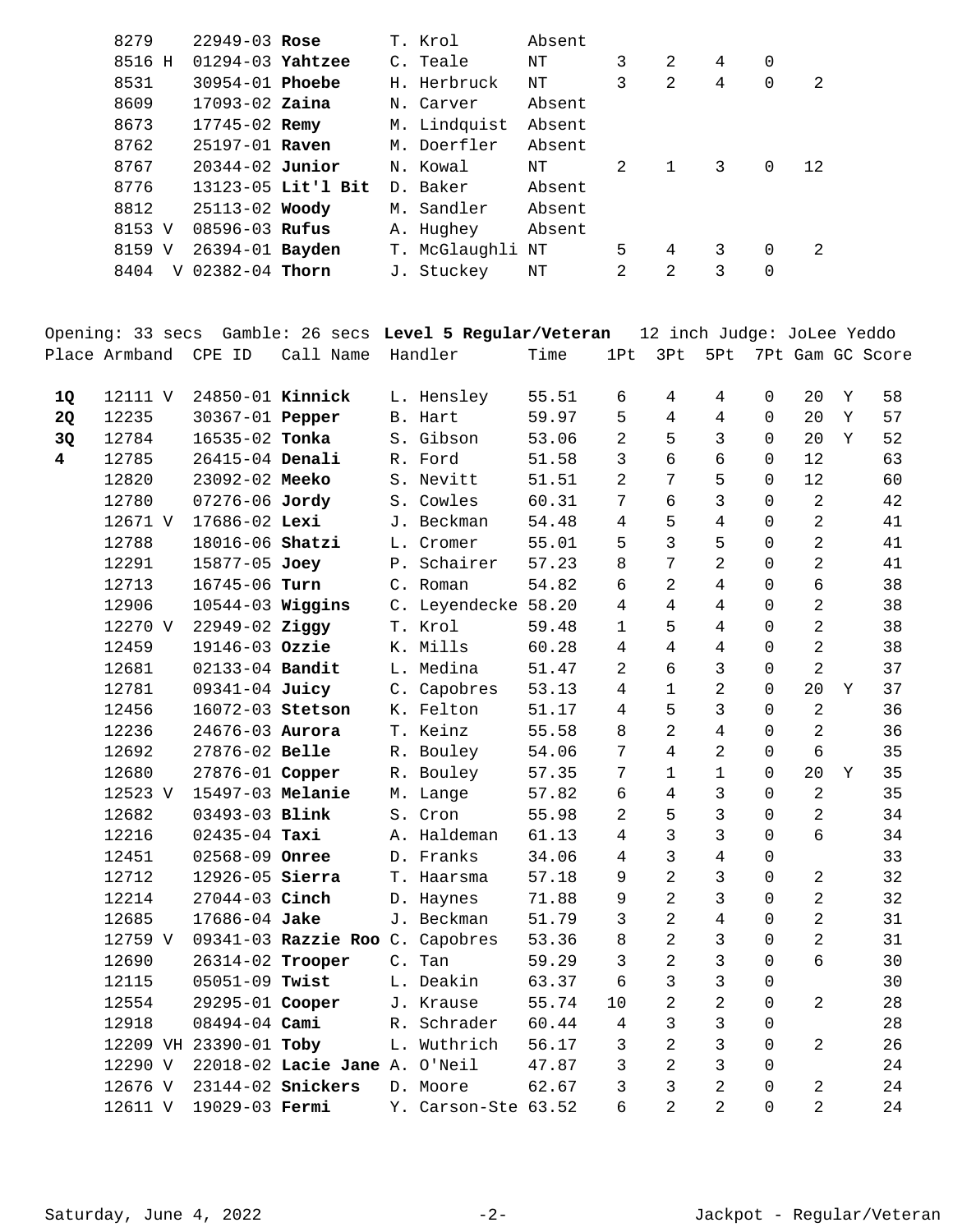| 12902   | $06472 - 04$ Finn        |  | J. Schwocho          | 42.28     | 4              | 3              | $\overline{2}$ | $\Omega$    |                | 23 |
|---------|--------------------------|--|----------------------|-----------|----------------|----------------|----------------|-------------|----------------|----|
| 12917   | $06472 - 05$ Ziggy       |  | J. Schwocho          | 42.16     | 3              | 3              | 2              | 0           |                | 22 |
| 12454   | 13505-05 Journey         |  | D. Arnold            | 62.95     | 7              | $\mathbf 1$    | 2              | $\mathbf 0$ | $\overline{a}$ | 22 |
| 12286   | 20789-02 Piper           |  | H. Neldner           | 63.20     | $\overline{2}$ | 1              | 3              | $\Omega$    | $\overline{2}$ | 22 |
| 12552   | 21455-02 Wrench          |  | M. Harvey            | 59.74     | 5              | 2              | $\overline{2}$ | $\Omega$    |                | 21 |
| 12710   | 27610-01 Casey           |  | H. Wallace           | 59.30     | 4              | 2              | $\overline{2}$ | $\Omega$    |                | 20 |
| 12231   | $27796 - 01$ Jin         |  | J. Tasker            | 55.55     | $\mathbf{3}$   | 3              | $\mathbf{1}$   | $\mathbf 0$ |                | 17 |
| 12716   | 27610-02 Dunkin          |  | H. Wallace           | 56.15     | $\overline{a}$ | 0              | 2              | $\mathbf 0$ |                | 12 |
| 12114   | 01100-08 Dusty           |  | S. Davis             | NT        | 10             | $\mathbf{1}$   | 3              | $\Omega$    | 2              |    |
| 12220   | 18151-02 Gus             |  | D. Hawk              | $\rm{NT}$ | $\overline{4}$ | 0              | $\overline{2}$ | $\Omega$    | 12             |    |
| 12221   | 20175-02 Tuffy           |  | C. OBannon           | $\rm{NT}$ | $\overline{4}$ | 2              | 3              | $\Omega$    | 2              |    |
| 12225 T | 23521-01 Kelsey          |  | D. Stelzer           | $\rm{NT}$ | $\mathsf{3}$   | 3              | 3              | $\mathbf 0$ | $\overline{a}$ |    |
| 12232   | 28408-01 Moose           |  | J. Aubil             | NT        | $\Omega$       | $\Omega$       | 0              | $\Omega$    |                |    |
| 12284 H | 17681-01 Trooper         |  | B. Boskovitch Absent |           |                |                |                |             |                |    |
| 12289   | 28225-01 Cubby           |  | S. Noffsinger NT     |           | $\overline{a}$ | 4              | 2              | $\mathbf 0$ |                |    |
| 12458   | 18949-04 Mowgli          |  | J. Zwiener           | $\rm{NT}$ | $\overline{a}$ | $\mathfrak{Z}$ | $\mathbf{1}$   | $\mathbf 0$ |                |    |
| 12684   | 11373-05 Mak             |  | M. Kilpatrick NT     |           | $\overline{4}$ | $\mathbf 1$    | $\mathbf{1}$   | $\mathbf 0$ |                |    |
| 12702   | 07813-06 Autumn          |  | A. Koebler           | Absent    |                |                |                |             |                |    |
| 12703 H | 17444-04 Tony            |  | B. Miller            | Absent    |                |                |                |             |                |    |
| 12715   | 30655-01 Frisco          |  | L. Whiteman          | $\rm{NT}$ | $\overline{2}$ | 2              | $\mathbf{1}$   | $\Omega$    | 2              |    |
| 12719 H | 17444-05 Sophie          |  | B. Miller            | ΝT        | 4              | $\mathbf 1$    | 3              | $\Omega$    |                |    |
| 12782   | 12038-09 Halle           |  | B. Garstin           | ΝT        | 6              | $\mathbf 1$    | 3              | $\mathbf 0$ | 2              |    |
| 12824   | 27884-02 Noah            |  | C. Schafer           | $\rm{NT}$ | $\overline{4}$ | $\mathbf 1$    | $\overline{2}$ | $\Omega$    | $\overline{2}$ |    |
| 12103 V | 21341-01 Libby           |  | D. McCall            | Absent    |                |                |                |             |                |    |
| 12109 V | 21358-01 Trotsky         |  | C. Lutz              | $\rm{NT}$ | 3              | $\mathbf 1$    | 3              | $\mathbf 0$ |                |    |
| 12208 V | 21491-01 Reilly          |  | T. Applegarth NT     |           | 6              | $\overline{2}$ | $\overline{2}$ | $\mathbf 0$ |                |    |
| 12664 V | 17745-01 Chelsie         |  | M. Lindquist         | Absent    |                |                |                |             |                |    |
| 12665 V | 23144-01 Rowdy           |  | A. Meeler            | $\rm{NT}$ | 3              | 1              | $\overline{a}$ | $\mathbf 0$ |                |    |
|         | 12752 VH 03263-07 Zephyr |  | M. Chappelear NT     |           | 2              | 1              | 2              | $\Omega$    | 2              |    |
| 12760 V | $12038-08$ Cecilia       |  | B. Garstin           | $\rm{NT}$ | 0              | 0              | 0              | 0           |                |    |
| 12766 V | 16535-03 Atka            |  | S. Gibson            | $\rm{NT}$ | $\overline{2}$ | 0              | 3              | $\mathbf 0$ | $\overline{2}$ |    |
| 12771 V | 03497-05 Buzz            |  | K. Sanders Yo NT     |           | 8              | $\overline{2}$ | $\overline{3}$ | $\Omega$    | 6              |    |
|         |                          |  |                      |           |                |                |                |             |                |    |

|  |  |  |                                        | Opening: 28 secs Gamble: 24 secs Level 5 Regular/Veteran 16 inch Judge: JoLee Yeddo |  |                              |  |  |
|--|--|--|----------------------------------------|-------------------------------------------------------------------------------------|--|------------------------------|--|--|
|  |  |  | Place Armband CPE ID Call Name Handler | Time                                                                                |  | 1Pt 3Pt 5Pt 7Pt Gam GC Score |  |  |

| 16583   |  |                                                                                                                                                                                                                                                                                 |                     | 42.17                                                                                                                                                                    | 6             | 6              | 3 | $\Omega$ | 20 | Y | 59 |
|---------|--|---------------------------------------------------------------------------------------------------------------------------------------------------------------------------------------------------------------------------------------------------------------------------------|---------------------|--------------------------------------------------------------------------------------------------------------------------------------------------------------------------|---------------|----------------|---|----------|----|---|----|
| 16831   |  |                                                                                                                                                                                                                                                                                 |                     | 47.64                                                                                                                                                                    | 5             | 5              | 3 | $\Omega$ | 20 | Y | 55 |
| 16970   |  |                                                                                                                                                                                                                                                                                 |                     | 42.80                                                                                                                                                                    | 5             | 3              | 4 | $\Omega$ | 20 | Y | 54 |
| 16727   |  |                                                                                                                                                                                                                                                                                 |                     | 44.01                                                                                                                                                                    | 5             | 2              | 4 | $\Omega$ | 20 | Y | 51 |
| 16582   |  |                                                                                                                                                                                                                                                                                 |                     | 49.06                                                                                                                                                                    | 7             | 3              | 3 | $\Omega$ | 20 | Y | 51 |
| 16188 V |  |                                                                                                                                                                                                                                                                                 |                     | 50.51                                                                                                                                                                    | 6             | 5.             | 2 | $\Omega$ | 20 | Y | 51 |
| 16723   |  |                                                                                                                                                                                                                                                                                 |                     | 41.97                                                                                                                                                                    | 5             | 0              | 5 | $\Omega$ | 20 | Y | 50 |
| 16588   |  |                                                                                                                                                                                                                                                                                 |                     | 50.57                                                                                                                                                                    | 7             | 2              | 3 | $\Omega$ | 20 | Y | 48 |
| 16920   |  |                                                                                                                                                                                                                                                                                 |                     | 49.08                                                                                                                                                                    | 3             | 3              | 3 | $\Omega$ | 20 | Y | 47 |
| 16956   |  |                                                                                                                                                                                                                                                                                 |                     | 52.58                                                                                                                                                                    | 6             | 2              | 3 | $\Omega$ | 20 | Y | 47 |
| 16625   |  |                                                                                                                                                                                                                                                                                 |                     | 45.37                                                                                                                                                                    | 9             | 2              | 2 | $\Omega$ | 20 | Y | 45 |
| 16558 V |  |                                                                                                                                                                                                                                                                                 |                     | 53.62                                                                                                                                                                    | 3             | $\mathfrak{D}$ | 4 | $\Omega$ | 20 | Y | 49 |
| 16361   |  | $\mathsf{C}$ .                                                                                                                                                                                                                                                                  | Armbrust            | 40.05                                                                                                                                                                    | 9             | 2              | 4 | $\Omega$ | 12 |   | 47 |
| 16317   |  |                                                                                                                                                                                                                                                                                 |                     | 43.16                                                                                                                                                                    | 10            | 3              | 3 | $\Omega$ | 12 |   | 46 |
| 16730   |  |                                                                                                                                                                                                                                                                                 |                     | 49.79                                                                                                                                                                    | 9             | 5              | 3 | $\Omega$ | 6  |   | 45 |
|         |  | 19269-04 Meherah<br>12181-03 Page<br>14040-04 Steele<br>25513-01 Molly<br>19185-02 Cupid<br>$21699 - 02$ Wiley<br>$11973 - 04$ Echo<br>$19076 - 06$ Eli<br>28050-02 Crosley<br>$07078 - 02$ Star<br>$12741 - 03$ Nova<br>13341-05 Kaiden<br>$07787 - 03$ Hula<br>26396-02 Exxon | 19029-04 Beauregard | C. Grome<br>A. Reese<br>B. Wagner<br>B. Minnich<br>P. Higgins<br>S. Kvale<br>L. Johnson<br>H. Hauser<br>J. Kinney<br>Y. Carson-Ste<br>K. Gibowski<br>R. Goode<br>S. Burk | J. Slingerlan |                |   |          |    |   |    |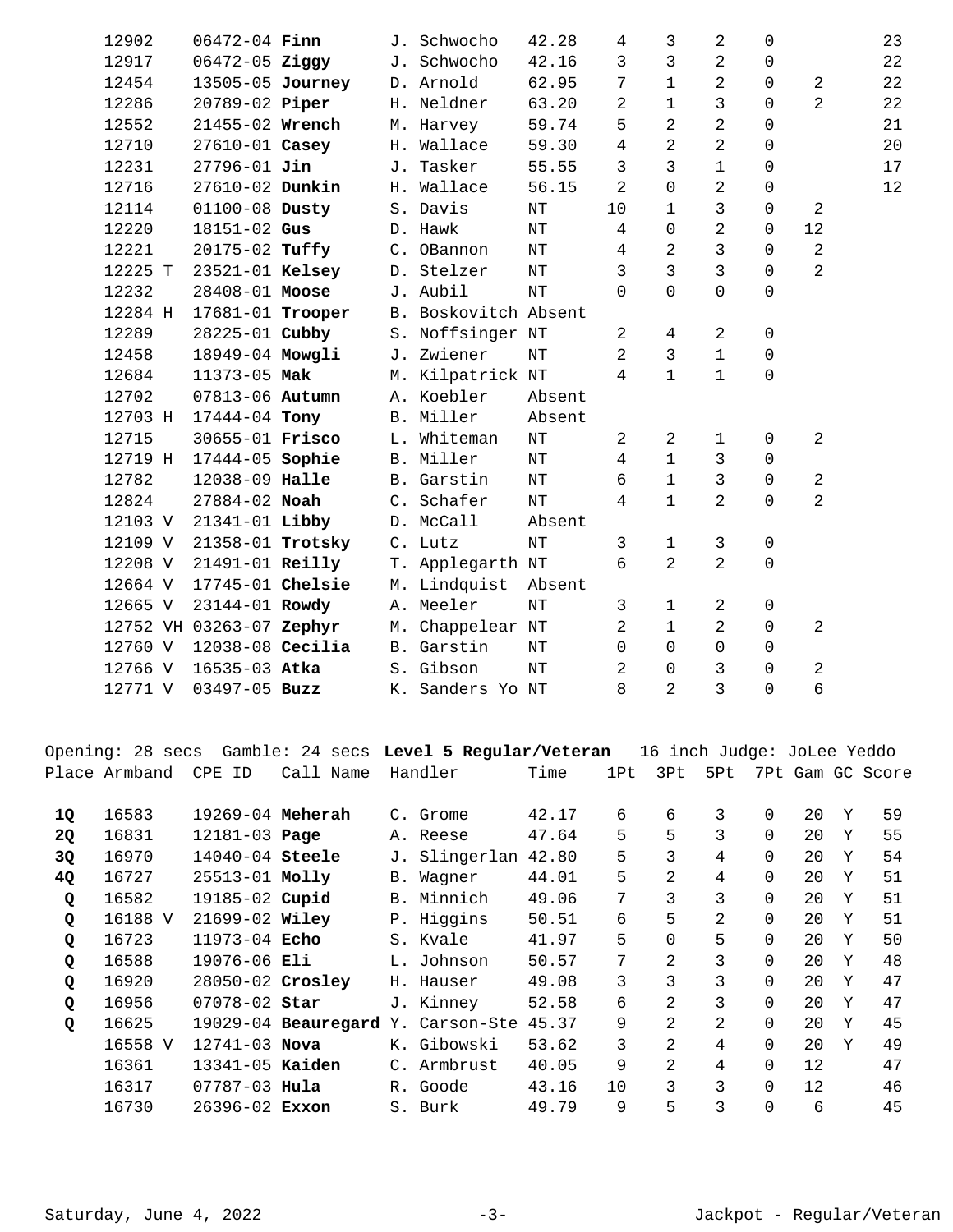| 16619   | 04031-04 Fan           |                    |    | K. Jerse            | 45.89 | 7              | 5              | 3              | $\mathbf 0$    | 6              |   | 43 |
|---------|------------------------|--------------------|----|---------------------|-------|----------------|----------------|----------------|----------------|----------------|---|----|
| 16304 V | 18769-02 Rayne         |                    |    | C. Phillips         | 50.19 | 7              | 2              | 2              | 0              | 20             | Y | 43 |
| 16363   |                        | 16950-06 Berkeley  |    | K. Shapiro          | 50.59 | 6              | 5              | 4              | 0              | $\overline{2}$ |   | 43 |
| 16305 V | 23638-01 Eli           |                    |    | D. Schaffer         | 44.40 | 1              | 2              | 3              | $\Omega$       | 20             | Y | 42 |
| 16955   | 06190-04 Joker         |                    | М. | Snyder              | 56.10 | 3              | 4              | 5              | $\mathbf 0$    | $\overline{2}$ |   | 42 |
| 16960   |                        | 18757-07 Gulliver  |    | D. LaClair          | 50.21 | 5              | 2              | 2              | 0              | 20             | Υ | 41 |
| 16587   | 26050-02 Whitley       |                    |    | A. Phillips         | 52.60 | 11             | 1              | 5              | 0              | $\overline{2}$ |   | 41 |
| 16574 V | 06336-05 Bruce         |                    |    | V. Belebczuk        | 42.95 | $\mathbf{1}$   | 4              | 3              | $\mathbf 0$    | 12             |   | 40 |
| 16866   | 27491-02 Griffin       |                    |    | C. Baker            | 52.62 | 7              | 1              | $\overline{2}$ | $\Omega$       | 20             | Y | 40 |
| 16128 V | 03500-04 Reagan        |                    |    | K. Anthony          | 48.14 | 7              | 2              | $\overline{4}$ | $\Omega$       | 6              |   | 39 |
| 16954   | 02775-07 Natasha       |                    |    | M. Hendershot       | 49.75 | 8              | 3              | 4              | $\Omega$       | $\overline{a}$ |   | 39 |
| 16965   | 25093-03 Anna          |                    |    | K. Streeter         | 54.03 | 8              | 4              | 3              | $\Omega$       | $\overline{2}$ |   | 37 |
| 16579   | 13816-04 Duke          |                    |    | S. Wright           | 41.26 | 6              | 3              | 3              | $\mathbf 0$    | 6              |   | 36 |
| 16860   | 15310-04 Mysti         |                    |    | B. Hobbs            | 44.47 | 2              | 4              | 3              | $\Omega$       | б              |   | 35 |
| 16927   |                        | 22280-03 Phantasm  |    | K. Almasy           | 49.16 | 6              | 4              | 3              | 0              | 2              |   | 35 |
| 16957   | 12679-05 Meg           |                    |    | C. Hofacker         | 52.88 | 6              | 1              | 4              | $\Omega$       | б              |   | 35 |
| 16186 T | 18977-02 Cassie        |                    |    | R. Earle            | 45.71 | 7              | 2              | 3              | $\mathbf 0$    | 6              |   | 34 |
| 16429   | 13732-04 Shorty        |                    |    | T. Richardson 45.87 |       | 4              | 5              | 3              | $\mathbf 0$    |                |   | 34 |
| 16926   | 18341-06 Onyx          |                    |    | C. Bahler           | 56.64 | 2              | 2              | 4              | 0              | б              |   | 34 |
| 16187 T | 19761-01 Riley         |                    |    | J. Parker           | 44.72 | 3              | 3              | 3              | 0              | б              |   | 33 |
| 16827   | 22901-02 Phynn         |                    |    | A. Austin           | 51.71 | 2              | 3              | 4              | $\mathbf 0$    | $\overline{2}$ |   | 33 |
| 16321   | 22641-04 Ducky         |                    |    | K. Weber            | 52.25 | 10             | 2              | 3              | $\mathbf 0$    | $\overline{a}$ |   | 33 |
| 16302 V | 13740-03 Piper         |                    |    | D. Lynch            | 46.23 | 6              | 3              | 3              | 0              | $\overline{2}$ |   | 32 |
| 16373   | 26425-02 Bandit        |                    |    | D. Funk             | 52.67 | 4              | 2              | 4              | 0              | $\overline{a}$ |   | 32 |
| 16303 V | 17128-02 Gigi          |                    |    | L. Tabellion        | 50.57 | 6              | $\mathbf 1$    | 4              | $\mathbf 0$    | $\overline{a}$ |   | 31 |
| 16618   | 02888-05 Belle         |                    |    | C. Chase            | 56.28 | 5              | 3              | 3              | $\Omega$       | $\overline{a}$ |   | 31 |
| 16444   | 30565-01 Petra         |                    |    | H. Kaufman          | 41.51 | 5              | $\mathbf 1$    | 4              | 0              | $\overline{a}$ |   | 30 |
| 16132 V | 05051-08 Chance        |                    |    | L. Deakin           | 50.49 | 6              | 4              | $\overline{a}$ | 0              | $\overline{a}$ |   | 30 |
| 16319   | 15124-03 Ivy           |                    |    | M. Jones            | 55.44 | 8              | 2              | $\overline{a}$ | $\mathbf 0$    | б              |   | 30 |
| 16932   | 22680-03 River         |                    |    | D. Almasy           | 45.47 | 2              | 2              | 3              | $\mathbf 0$    | б              |   | 29 |
| 16312 V | 28106-01 Sandy         |                    | М. | O' Hallora          | 47.69 | 7              | 2              | 2              | 0              | б              |   | 29 |
| 16568 V | 25373-01 Furface       |                    |    | G. Ryan             | 41.40 | 1              | 2              | 3              | $\Omega$       | 6              |   | 28 |
| 16315   | 04010-05 Brooke        |                    |    | A. Venckus          | 46.01 | 4              | 4              | $\overline{2}$ | $\mathbf 0$    | $\overline{a}$ |   | 28 |
|         | 16127 V 11635-03 Addie |                    |    | C. Hurst            | 52.15 | 5              | $\overline{a}$ | $\mathsf{3}$   | $\overline{0}$ | $\overline{a}$ |   | 28 |
| 16862   | 03679-04 Endora        |                    |    | R. Domfort          | 48.78 | 2              | 4              | 2              | 0              | $\overline{a}$ |   | 26 |
| 16627   | 20207-02 Fynn          |                    |    | M. Melis            | 51.26 | 8              | 2              | 2              | 0              | $\overline{a}$ |   | 26 |
| 16441   | 26715-02 Avery         |                    |    | A. Kallay           | 51.67 | 8              | 2              | 2              | 0              | $\overline{2}$ |   | 26 |
| 16872   | $27466 - 02$ Jaz       |                    |    | R. Slater           | 56.80 | 3              | 2              | 3              | $\mathbf 0$    | $\overline{a}$ |   | 26 |
| 16433   | 21855-04 Tilly         |                    |    | C. Zydek            | 43.99 | 2              | $\mathbf 1$    | $\overline{4}$ | 0              |                |   | 25 |
| 16565 V | 29295-02 Roy           |                    |    | J. Krause           | 47.82 | 7              | 2              | $\overline{a}$ | 0              | $\overline{a}$ |   | 25 |
| 16930   | 23781-04 Chili         |                    |    | K. Skoyec           | 50.50 | 7              | 2              | 2              | 0              | $\overline{a}$ |   | 25 |
| 16722   | 09143-03 Brina         |                    |    | P. Cochran          | 55.15 | 7              | 2              | 2              | $\mathbf 0$    | $\overline{2}$ |   | 25 |
| 16868   | 18561-04 Sophie        |                    |    | L. Chinnici         | 57.13 | 6              | 1              | 2              | 0              | б              |   | 25 |
| 16829   | 06756-03 Jordan        |                    |    | D. Bader            | 59.22 | 7              | 2              | 2              | 0              | $\overline{c}$ |   | 25 |
| 16437   | 25195-03 Bevan         |                    |    | D. Hoover           | 54.48 | 8              | 1              | 2              | 0              | $\overline{a}$ |   | 23 |
| 16853   |                        | 12646-02 Keep-Her  |    | D. Furtak           | 54.91 | 5              | 1              | 3              | $\mathbf 0$    |                |   | 23 |
| 16130 V | 23903-01 Duke          |                    |    | D. Jorgensen        | 56.87 | 2              | 2              | 3              | 0              |                |   | 23 |
| 16732   | 17444-03 Zip           |                    |    | B. Miller           | 42.41 | $\overline{4}$ | 2              | 2              | 0              | $\overline{a}$ |   | 22 |
| 16721   |                        | 11794-03 Brightlee |    | A. Koebler          | 44.50 | 4              | 3              | 1              | 0              |                |   | 18 |
| 16878   | 30320-01 Cooper        |                    |    | A. Picasso-La 48.25 |       | 5              | 2              | $\mathbf{1}$   | $\mathbf 0$    | $\overline{a}$ |   | 18 |
| 16560 V | 28589-01 Koda          |                    |    | R. Schroeder        | 53.56 | 1              | 0              | 3              | 0              | $\overline{a}$ |   | 18 |
| 16869   | 24346-01 Kansas        |                    |    | L. Shelton          | 48.41 | $7\phantom{.}$ | $\mathbf{1}$   | $\mathbf 1$    | 0              | $\overline{a}$ |   | 17 |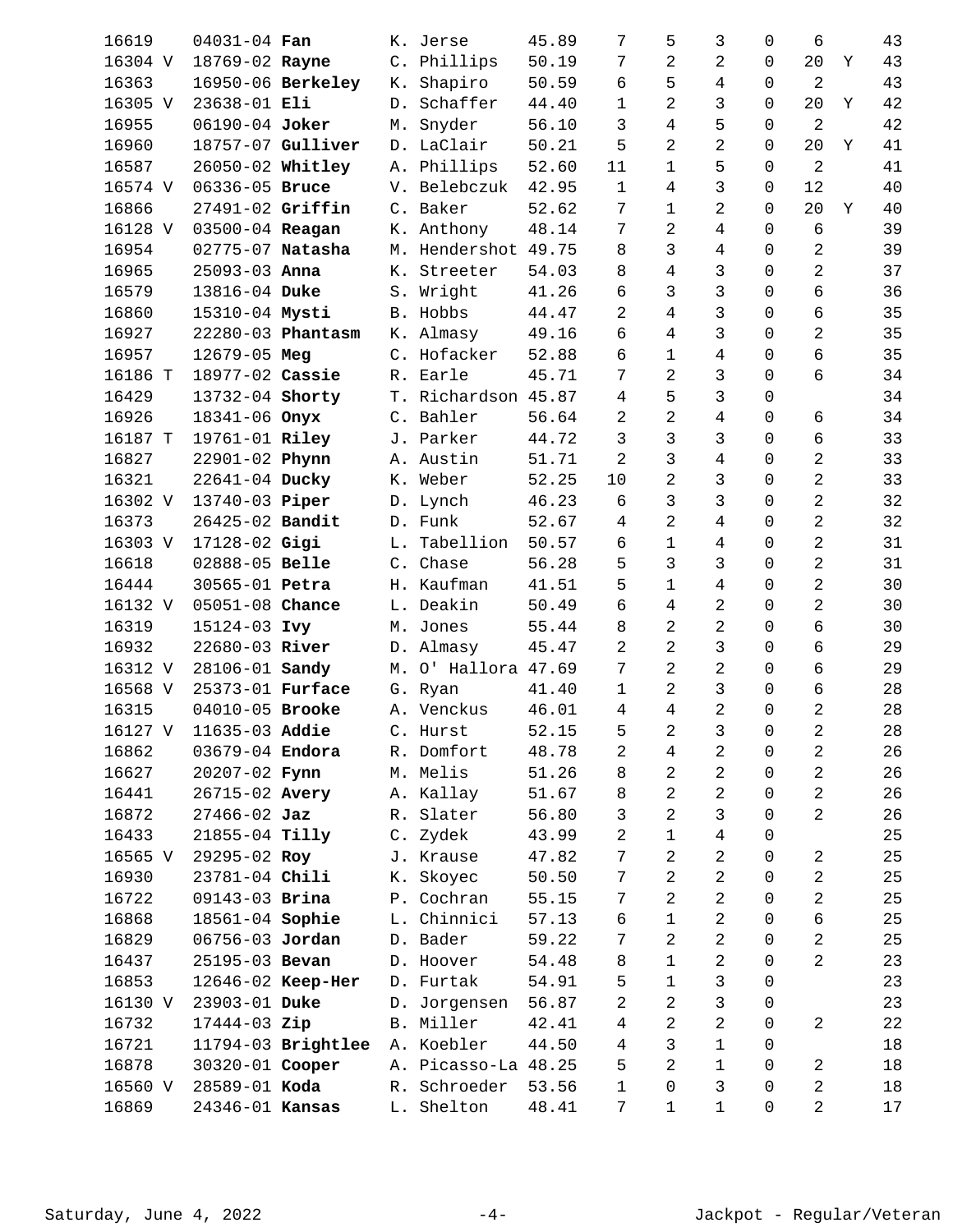| 16921   | 17067-06 Shiloh   |                             | A. Holloway          | 54.12     | $\overline{c}$ | 3              | $\mathbf 1$    | $\mathbf 0$  |                | 16 |
|---------|-------------------|-----------------------------|----------------------|-----------|----------------|----------------|----------------|--------------|----------------|----|
| 16968   | 26526-02 Reagan   |                             | R. Wasilak           | 51.96     | 5              | $\Omega$       | $\overline{c}$ | $\Omega$     |                | 15 |
| 16443   |                   | 28403-03 Sapphire           | J. Durgin            | 52.85     | 5              | 1              | 1              | $\mathbf 0$  | $\overline{c}$ | 15 |
| 16934   | 28050-03 Pearl    |                             | H. Hauser            | 54.81     | $\overline{4}$ | $\mathbf 1$    | $\mathbf 1$    | 0            | $\overline{2}$ | 14 |
| 16865   |                   | 07299-04 Lily Rose          | L. Haupricht         | 41.07     | 5              | $\mathbf 1$    | 1              | $\mathbf 0$  |                | 13 |
| 16876   | 29130-01 Juniper  |                             | E. Beck              | 57.64     | 3              | $\mathbf 1$    | 0              | $\mathbf 0$  |                | 6  |
| 16320 H | 21597-02 Ramsay   |                             | K. Gniewek           | NT        | 3              | 3              | 3              | $\mathbf 0$  | $\overline{a}$ |    |
| 16414   | 05408-08 Razor    |                             | J. Ritchhart         | $\rm{NT}$ | 5              | 2              | $\overline{4}$ | $\mathbf 0$  | б              |    |
| 16421   | 28403-01 Kota     |                             | J. Durgin            | $\rm{NT}$ | $\overline{4}$ | $\mathbf 1$    | 3              | $\mathbf 0$  |                |    |
| 16423   | 07319-03 Jack     |                             | M. Durbin            | $\rm{NT}$ | $\mathbf{1}$   | 2              | 2              | $\mathbf 0$  |                |    |
| 16430   | 16629-02 Jake     |                             | F. Hughes            | $\rm{NT}$ | $\overline{4}$ | 2              | $\overline{4}$ | 0            | 6              |    |
| 16440   | 26508-02 Rosie    |                             | L. Hostetler         | $\rm{NT}$ | 6              | 2              | 3              | $\mathbf 0$  | 12             |    |
| 16577   | 12028-05 Remi     |                             | K. Dunlap            | Absent    |                |                |                |              |                |    |
| 16578   | 12741-04 Skye     |                             | K. Gibowski          | $\rm{NT}$ | 3              | $\mathbf 1$    | 3              | $\mathsf 0$  |                |    |
| 16630   | 25214-01 Seamus   |                             | B. Cohen             | $\rm{NT}$ | 3              | 1              | $\overline{2}$ | $\mathsf{O}$ | 6              |    |
| 16830   | 07424-04 Calvin   |                             | J. Klein             | $\rm{NT}$ | $\overline{2}$ | $\mathbf 1$    | $\mathbf 1$    | $\mathbf 0$  | б              |    |
| 16832   | 13127-05 Mollie   |                             | A. Yaste             | $\rm{NT}$ | 7              | 2              | 3              | $\mathbf 0$  | 6              |    |
| 16833   | 13199-05 Corey    |                             | C. Walters           | $\rm{NT}$ | 4              | $\mathbf 1$    | $\overline{a}$ | $\mathbf 0$  |                |    |
| 16836   | 27872-02 Lunatic  |                             | C. Meirs             | $\rm{NT}$ | 6              | $\mathbf 1$    | 0              | $\mathbf 0$  |                |    |
| 16838   | 29412-02 Opus     |                             | L. VanVleet          | $\rm{NT}$ | $\overline{a}$ | 2              | 2              | $\mathbf 0$  | 2              |    |
| 16855   | 12093-02 Sheldon  |                             | S. Pastor            | $\rm{NT}$ | 3              | 2              | 3              | $\Omega$     | 12             |    |
| 16856   | 31237-01 Dory     |                             | J. Bender            | $\rm{NT}$ | 3              | $\overline{2}$ | 3              | $\Omega$     | 6              |    |
| 16857   | 12646-03 Jerzy    |                             | D. Furtak            | $\rm{NT}$ | $\overline{4}$ | 1              | 3              | $\mathbf 0$  |                |    |
| 16859   | 13994-05 Tessa    |                             | D. Gibbs             | $\rm{NT}$ | 3              | 6              | $\overline{2}$ | $\Omega$     | 2              |    |
| 16861   | $16630 - 05$ Dash |                             | M. Balent            | $\rm{NT}$ | 9              | 2              | $\overline{a}$ | $\mathbf 0$  | 6              |    |
| 16874   | 27754-01 Aryi     |                             | B. Lutz              | $\rm{NT}$ | $\mathsf{3}$   | 2              | $\overline{2}$ | $\mathbf 0$  | б              |    |
| 16937   | 17067-05 Cowboy   |                             | A. Holloway          | $\rm{NT}$ | 6              | 2              | $\overline{2}$ | $\Omega$     | $\overline{2}$ |    |
| 16126 V | 10573-02 Alfie    |                             | G. Mastrianni Absent |           |                |                |                |              |                |    |
| 16182 V | 12628-03 Neo      |                             | C. Ryder             | $\rm{NT}$ | 4              | 3              | 3              | $\mathbf 0$  | б              |    |
| 16185 V |                   | 17897-03 Gryffindor K. Wise |                      | $\rm{NT}$ | 4              | 3              | $\overline{2}$ | $\mathbf 0$  |                |    |
| 16190 T | 27785-01 Annie    |                             | M. Helber            | $\rm{NT}$ | $\overline{2}$ | 5              | $\overline{a}$ | $\Omega$     | $\overline{a}$ |    |
| 16301 V | 09871-04 Ember    |                             | J. Walsh             | $\rm{NT}$ | 6              | 3              | $\overline{a}$ | $\mathbf 0$  | $\overline{a}$ |    |
| 16311 V | 28223-01 Jack     |                             | N. Newman            | $\rm{NT}$ | $\overline{4}$ | $\mathbf 1$    | 3              | $\Omega$     | $\overline{2}$ |    |
| 16313 V | 29345-01 TJ       |                             | R. Larson            | Absent    |                |                |                |              |                |    |
| 16562 V | 16082-02 Cooper   |                             | R. Erickson          | $\rm{NT}$ | 5              | $\overline{4}$ | 3              | $\Omega$     | $\overline{2}$ |    |
|         |                   |                             |                      |           |                |                |                |              |                |    |

Opening: 28 secs Gamble: 24 secs **Level 5 Regular/Veteran** 20 inch Judge: JoLee Yeddo Place Armband CPE ID Call Name Handler Time 1Pt 3Pt 5Pt 7Pt Gam GC Score 20477 08271-06 K. Pudenz 49.49 6 3 5 0 20 Y 60 **1Q Toohey**  20 20734 07813-07 Major C... A. Koebler 49.15 7 3 4 0 20 Y 56 20142 12402-05 H. Teegardin 50.14 9 2 4 0 20 Y 55 **3Q Wick**  20953 V 25093-01 K. Streeter 48.06 8 3 3 0 20 Y 52 **4Q AJ**  20376 V 29214-01 E. Russell 45.20 4 2 4 0 20 Y 50 **Q Charlie**  20138 18088-02 H. Weber 43.12 3 3 3 0 20 Y 47 **Q Maddie**  20741 26153-01 S. Gordon 50.21 9 1 3 0 20 Y 47 **Q Fli**  20534 08270-06 M. Moser 43.87 10 2 2 0 20 Y 46 **Q Shack**  20466 13727-03 M. Marinovich 51.77 3 6 1 0 20 Y 46 **Q Firefly**  20469 06507-04 S. Amsden 48.82 4 2 3 0 20 Y 45 **Q Joy**  20324 T 28204-01 L. Anderson 46.58 4 0 4 0 20 Y 44 **Q Two**  20973 06190-05 M. Snyder 54.20 4 4 5 0 20 Y 61 **Boz**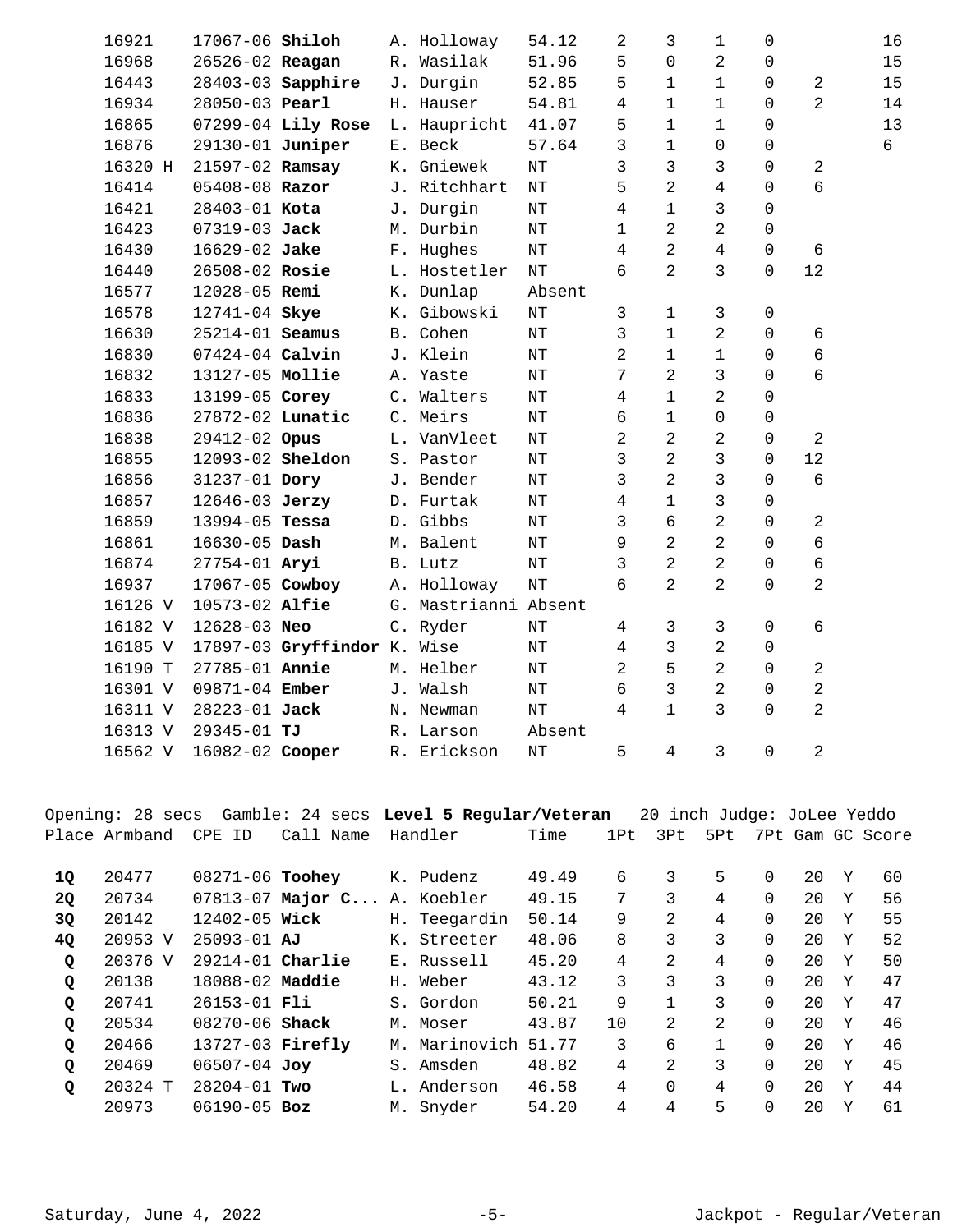| 20536   | 14181-08 Nick     |                          |            | A. Faas             | 51.97     |       | 4              | 3              | 5                   | 0              | 6              |   | 44 |
|---------|-------------------|--------------------------|------------|---------------------|-----------|-------|----------------|----------------|---------------------|----------------|----------------|---|----|
| 20489   | 29523-01 Hopper   |                          |            | M. Miller           | 49.64     |       | $\overline{4}$ | 4              | 5                   | 0              | $\overline{a}$ |   | 43 |
| 20366 V | 21149-04 Brownie  |                          |            | J. Hughes           | 52.00     |       | 3              | 1              | 3                   | 0              | 20             | Y | 41 |
| 20929 V | 22932-01 Eli      |                          |            | E. Bowman           | 41.93     |       | 6              | б              | 3                   | $\mathbf 0$    |                |   | 39 |
| 20484   | 27200-01 Dakota   |                          | J.         | Copenhaver          | 43.74     |       | 3              | 2              | $\overline{c}$      | $\mathbf 0$    | 20             | Y | 39 |
| 20584 V | 21511-02 Fenway   |                          | R.         | Conti               | 50.67     |       | 1              | 3              | 3                   | 0              | 12             |   | 37 |
| 20976   | 27497-01 Toasty   |                          | L.         | Woodruff            | 52.52     |       | 9              | 2              | $\overline{a}$      | $\mathbf 0$    | 12             |   | 37 |
| 20389   | 23029-02 Pirlo    |                          | L.         | Coffman             | 50.49     |       | 7              | 6              | $\mathbf{1}$        | $\mathbf 0$    | 6              |   | 36 |
| 20488   | 29342-02 Zeke     |                          |            | D. Norwood          | 45.61     |       | 8              | 2              | 3                   | $\mathbf 0$    | $\overline{6}$ |   | 35 |
| 20987   |                   | 15347-03 Ellie Mae       | Н.         | Salamay             | 45.89     |       | 7              | $\mathbf 1$    | $\mathbf{1}$        | $\mathbf 0$    | 20             | Y | 35 |
| 20425 V | 10462-03 Dug      |                          |            | A. Fern             | 46.00     |       | 3              | 2              | 4                   | $\Omega$       | 6              |   | 35 |
| 20639   | 02888-04 Flynn    |                          |            | C. Chase            | 48.89     |       | 5              | 3              | 3                   | $\mathbf 0$    | 6              |   | 35 |
| 20135   | 11635-04 Caliber  |                          |            | C. Hurst            | 53.02     |       | 5              | 3              | 3                   | $\mathbf 0$    | б              |   | 35 |
| 20967 V | 26462-01 Yoshi    |                          | W.         | Sweet               | 49.32     |       | 2              | 5              | 3                   | $\Omega$       | $\overline{a}$ |   | 34 |
| 20533   | $01514 - 07$ Luna |                          |            | T. Hendrix          | 50.40     |       | 3              | 3              | 4                   | 0              | 2              |   | 34 |
| 20472   | 07963-04 Pepper   |                          |            | B. Menini           | 53.67     |       | 11             | 2              | 3                   | $\mathbf 0$    | $\overline{a}$ |   | 34 |
| 20463   | 08271-07 Koda     |                          |            | K. Pudenz           | 56.02     |       | 2              | 5              | 3                   | $\mathbf 0$    | $\overline{2}$ |   | 34 |
| 20139   | 20447-04 Ranger   |                          |            | R. Heinecke         | 58.32     |       | 2              | 5              | $\mathbf 1$         | 0              | 12             |   | 34 |
| 20382   | 09817-05 Aspen    |                          |            | J. Decato           | 49.18     |       | 3              | б              | $\overline{a}$      | 0              | $\overline{a}$ |   | 33 |
| 20386   | 19021-02 Oakie    |                          |            | D. Anthony          | 38.56     |       | 5              | 2              | 3                   | $\Omega$       | б              |   | 32 |
| 20365 V | 19021-01 Bosco    |                          |            | D. Anthony          | 43.80     |       | 4              | 2              | 3                   | $\mathbf 0$    | б              |   | 31 |
| 20981   | 20550-04 Remy     |                          |            | J. Koras            | 49.87     |       | 8              | 2              | 3                   | $\mathbf 0$    | $\overline{a}$ |   | 31 |
| 20631 V |                   | 25402-01 <b>Sullivan</b> |            | E. Nalley           | 51.91     |       | 8              | 2              | 3                   | 0              | 2              |   | 31 |
| 20327   | 01220-07 Kirby    |                          | S.         | Zimmerman           | 55.94     |       | 8              | 2              | 3                   | $\Omega$       | $\overline{2}$ |   | 31 |
| 20388   |                   | 21149-09 Boom Boom       |            | J. Hughes           | 46.20     |       | 3              | $\overline{2}$ | 3                   | $\mathbf 0$    | 6              |   | 30 |
| 20982   | 21521-02 Salty    |                          | Ν.         | Sorensen            | 49.40     |       | 8              | 2              | $\overline{c}$      | $\mathbf 0$    | 6              |   | 30 |
| 20737   | 23510-02 Colt     |                          | <b>B</b> . | Workman             | 55.49     |       | 6              | 1              | 3                   | 0              | б              |   | 30 |
| 20383   | 12719-03 Keegan   |                          |            | B. Fitzgerald 53.52 |           |       | 7              | 2              | $\overline{a}$      | 0              | 6              |   | 29 |
| 20481   | 22355-02 Callie   |                          |            | K. Metz             | 54.60     |       | 6              | 2              | 3                   | $\mathbf 0$    | $\overline{a}$ |   | 29 |
| 20475   | 10804-03 Fergie   |                          | S.         | Cappiello           | 28.72     |       | 5              | 2              | 3                   | $\mathbf 0$    | $\overline{2}$ |   | 28 |
| 20487   | 29093-01 Brooks   |                          |            | S. Lyons            | 29.19     |       | 6              | 4              | 2                   | 0              |                |   | 28 |
| 20537   | 21030-04 Zorro    |                          |            | D. Davidheise       | 46.22     |       | 8              | 2              | $\overline{a}$      | 0              | 2              |   | 26 |
| 20743   | 23067-02 Nico     |                          |            | B. Botteri          | 50.48     |       | 1              | б              | $\mathbf{1}$        | $\mathbf 0$    | $\overline{a}$ |   | 26 |
| 20532   |                   | 16706-03 Sweet Pea       |            | G. Stevens          |           | 46.84 | $\overline{4}$ | $\mathfrak{Z}$ | $\overline{a}$      | $\overline{0}$ | $\overline{c}$ |   | 25 |
| 20825 V | 07638-05 Jett     |                          |            | D. Yaste            | 49.56     |       | 8              | 0              | 3                   | 0              | $\overline{a}$ |   | 25 |
| 20975   | 15325-04 Jelly    |                          |            | H. Salamay          | 56.71     |       | 9              | 2              | $\overline{a}$      | 0              |                |   | 25 |
| 20747   | 05187-05 Teppo    |                          |            | J. Schlegel         | 57.01     |       | 7              | 4              | $\mathsf{O}\xspace$ | $\mathbf 0$    | б              |   | 25 |
| 20384   | 17994-02 Wally    |                          |            | J. Seitz            | 51.74     |       | 5              | 1              | 2                   | $\mathbf 0$    | б              |   | 24 |
| 20985   | 27497-02 Toffee   |                          |            | L. Woodruff         | 28.70     |       | 9              | 3              | $\mathbf{1}$        | 0              |                |   | 23 |
| 20492   | 12062-04 Jalen    |                          |            | J. Cribb            | 54.79     |       | 8              | 1              | 2                   | 0              | $\overline{a}$ |   | 23 |
| 20378   | 03511-06 Danteh   |                          |            | A. Malott           | 49.89     |       | 2              | $\mathbf 1$    | 3                   | 0              | $\overline{2}$ |   | 22 |
| 20331   | 20992-03 Hamish   |                          |            | C. Moore            | 29.79     |       | 5              | 2              | $\overline{a}$      | 0              |                |   | 21 |
| 20432 V | $20182 - 02$ Kira |                          |            | D. Miller           | 53.29     |       | 4              | 0              | 2                   | 0              | 6              |   | 20 |
| 20633 V | 27916-01 Bella    |                          |            | C. Bye              | 48.30     |       | 4              | 1              | 2                   | 0              | $\overline{a}$ |   | 19 |
| 20141   | 23142-02 Dazzle   |                          |            | D. Wilson           | $\rm{NT}$ |       | 4              | 3              | 1                   | $\mathbf 0$    | $\overline{a}$ |   |    |
| 20143   | 09829-02 Scout    |                          |            | D. Hurst            | $\rm{NT}$ |       | $\overline{4}$ | 2              | $\mathbf 1$         | $\mathbf 0$    | б              |   |    |
| 20329   | 13740-04 Henri    |                          |            | D. Lynch            | $\rm{NT}$ |       | 6              | $\mathfrak{Z}$ | 1                   | 0              |                |   |    |
| 20391   | 25468-04 Breeze   |                          |            | J. Franke           | ΝT        |       | 6              | 2              | $\mathbf{1}$        | 0              | $\overline{a}$ |   |    |
| 20482   | 26237-01 Rue      |                          |            | A. Pagan            | $\rm{NT}$ |       | 7              | 2              | 4                   | 0              | $\overline{a}$ |   |    |
| 20486   | 28834-01 Bear     |                          |            | L. Jenkins          | ΝT        |       | 8              | 2              | 3                   | $\mathbf 0$    | 12             |   |    |
| 20491   | 30214-01 Callie   |                          |            | K. Arnold           | $\rm{NT}$ |       | 7              | 2              | 3                   | 0              | 12             |   |    |
| 20738   | 25718-02 Zeus     |                          |            | E. Clark            | $\rm{NT}$ |       | 9              | $\overline{2}$ | $\mathbf{3}$        | $\mathbf 0$    | $\overline{a}$ |   |    |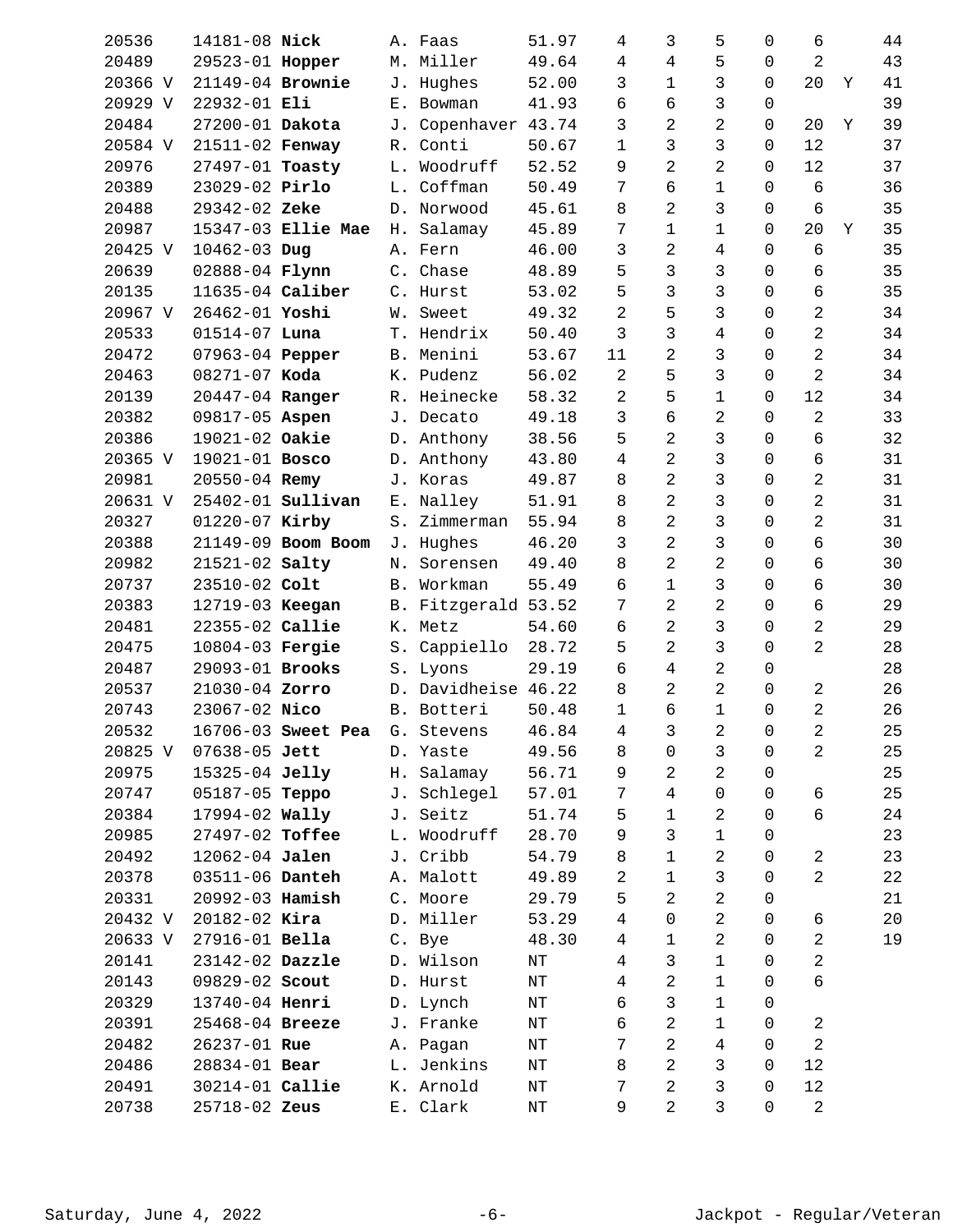| 20739   | $22369-03$ Reacher  |  | M. Holland           | ΝT | 4 | 4              |              | 0           | 6 |
|---------|---------------------|--|----------------------|----|---|----------------|--------------|-------------|---|
| 20745   | 16745-08 Storm      |  | C. Roman             | ΝT | 4 | 2              | 4            | $\Omega$    | 2 |
| 20984   | $26526 - 01$ Indie  |  | R. Wasilak           | NΤ | 4 |                | 3            | $\Omega$    | 6 |
| 20988   | $20550 - 03$ Tek    |  | J. Koras             | NΤ | 7 | $\overline{2}$ | 3            | $\Omega$    | 2 |
| 20318 V | $14604 - 03$ Zuri   |  | S. Grachek           | NΤ | 8 |                | 2            | $\mathbf 0$ | 6 |
| 20351 V | 26425-01 Maggie     |  | D. Funk              | NΤ | 5 | 2              | 3            | $\Omega$    | 2 |
| 20370 V | 25468-03 Spark      |  | J. Franke            | NΤ | 4 | 3              | 3            | $\Omega$    | 2 |
| 20372 V | $26236 - 01$ Zack   |  | S. Hughes            | NΤ | 8 |                | 2            | $\Omega$    | 2 |
| 20416 V | 13732-03 Frankie    |  | T. Richardson NT     |    | 3 | 4              | 3            | 0           | 6 |
| 20575 V | $07772 - 02$ Tesla  |  | K. Haveman-Ku NT     |    | 3 | 2              | 3            | 0           |   |
| 20628 V | 22099-02 Duncan     |  | R. Cooney            | ΝT | 4 | 5              | $\mathbf{1}$ | $\mathbf 0$ |   |
| 20720 V | $26536 - 03$ shade  |  | T. Widenhouse Absent |    |   |                |              |             |   |
| 20839 V | $07638 - 06$ Maxx   |  | S. Nevitt            | NΤ | 7 | 0              | 2            | $\mathbf 0$ | 2 |
| 20877 V | $07299 - 03$ Shadow |  | L. Haupricht         | NΤ | 6 | 2              |              | 0           |   |
| 20928 V | $22827 - 01$ Pirlo  |  | R. Loffredo          | NΤ | 9 | 3              | 2            | $\Omega$    | 2 |
| 20952 V | 20550-01 Cote       |  | J. Koras             | NΤ | 7 | $\mathfrak{D}$ | 3            | $\Omega$    | 6 |
| 20971 V | $20550 - 02$ Rue    |  | J. Koras             | ΝT | 7 | $\mathfrak{D}$ | 3            | $\Omega$    | 2 |

Opening: 28 secs Gamble: 24 secs **Level 5 Regular/Veteran** 24 inch Judge: JoLee Yeddo Place Armband CPE ID Call Name Handler Time 1Pt 3Pt 5Pt 7Pt Gam GC Score

| 1Q        | 24884   | $25126 - 02$ Olive     |                | B. Slicker    | 48.31 | 7 | 4              | 3 | 0        | 20             | Υ | 54 |
|-----------|---------|------------------------|----------------|---------------|-------|---|----------------|---|----------|----------------|---|----|
| <b>2Q</b> | 24742 V | $16370 - 02$ Wilbur    |                | S. Klein      | 48.03 | 3 | 3              | 4 | 0        | 20             | Υ | 52 |
| 3         | 24888   | $19640 - 03$ Kayza     |                | K. Paulsen    | 49.50 | 4 | 4              | 4 | 0        | 2              |   | 38 |
| 4         | 24886   | $27683 - 01$ Bernie    |                | K. Lewis      | 50.25 | 2 | 2              | 4 | 0        | 6              |   | 34 |
|           | 24480 V | 21830-02 Watson        |                | K. Shiple     | 53.15 | 8 | 2              | 2 | 0        | 6              |   | 30 |
|           | 24880 H | $10559 - 02$ Kazzie    |                | K. Alexander- | NΤ    | 3 |                | 4 | $\Omega$ | 2              |   |    |
|           | 24882   | $15373 - 05$ Bodie     |                | J. Leitzsch   | NΤ    | 8 | 2.             | 4 | $\Omega$ |                |   |    |
|           | 24887   | 21932-04 Lincoln       |                | P. Karst      | NΤ    | 5 | 2              | 3 | $\Omega$ | $\mathfrak{D}$ |   |    |
|           | 24333 V | 14997-02 <b>Sydney</b> | $\mathsf{C}$ . | Matzok        | NΤ    | 6 |                | 2 | $\Omega$ | 2              |   |    |
|           | 24539 V | $22241 - 03$ Ava       | $D$ .          | Sheatler      | NΤ    | 4 | 2              | 2 | $\Omega$ | 12             |   |    |
|           | 24977 V | 29427-01 Storm         |                | D. Peatt      | NT    | 9 | $\overline{2}$ | 3 | $\Omega$ | 6              |   |    |
|           | 24989 V | $29427-02$ Thunder     |                | D. Peatt      | NΤ    | 9 | 2              | 3 | 0        |                |   |    |

Opening: 33 secs Gamble: 26 secs **Level C Regular/Veteran** 4 inch Judge: JoLee Yeddo Place Armband CPE ID Call Name Handler Time 1Pt 3Pt 5Pt 7Pt Gam GC Score

|  | 1 4264 29317-02 Piper A. Bisca 64.49 10 2 2 0 20 Y 46 |  |  |  |  |  |
|--|-------------------------------------------------------|--|--|--|--|--|
|  | 4503  26169-01  Molly  T. Urban  NT  3  0  1  0       |  |  |  |  |  |

|           |               |                      | Opening: 33 secs Gamble: 26 secs Level C Regular/Veteran |             |       |     | 8 inch Judge: JoLee Yeddo |               |   |     |   |                  |
|-----------|---------------|----------------------|----------------------------------------------------------|-------------|-------|-----|---------------------------|---------------|---|-----|---|------------------|
|           | Place Armband | CPE ID               | Call Name                                                | Handler     | Time  | 1Pt | 3Pt                       | 5Pt           |   |     |   | 7Pt Gam GC Score |
| 10        | 8756          | 04151-06 Queso       |                                                          | A. Golombek | 50.24 | 6   | 4                         | 4             | 0 | 20  | Y | 58               |
| <b>20</b> | 8773          | $25781 - 02$ Maeve   |                                                          | D. Scheel   | 52.47 | 6   | $\mathcal{L}$             | 5.            | 0 | 20  | Y | 57               |
| 3Q        | 8607          | 14464-02 <b>Indv</b> |                                                          | D. Gentile  | 52.44 | 9   | 5                         | $\mathcal{L}$ | 0 | 2.0 | Y | -54              |
| <b>40</b> | 8670          |                      | 17560-03 Cotton  S. Bankson                              |             | 52.54 | 7   | 3                         | 3             | 0 | 20  | Y | 51               |
|           | 8614          | $26241 - 02$ Bruiser |                                                          | B. Cohen    | 52.31 |     | 4                         | 5.            | 0 | 20  |   | 58               |
|           | 8413 V        | $19626 - 04$ Eloise  |                                                          | J. Locke    | 60.16 | 7   | 4                         | $\mathcal{L}$ | 0 | 2.0 | v | 49               |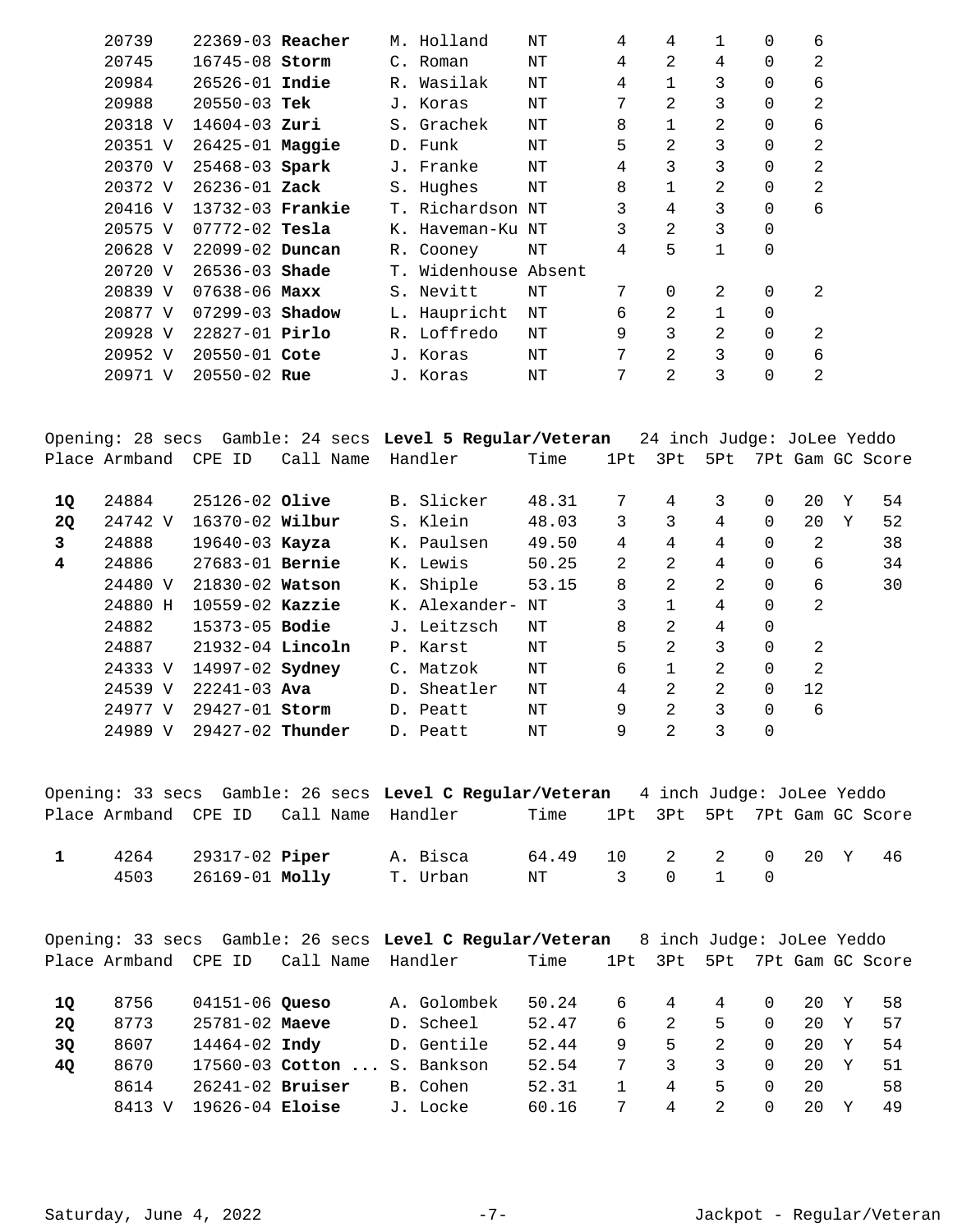|           | 8751                 | 01158-05 <b>Floozie</b> |                             |    | L. Kosmowski                                             | 62.43     | 1              | 4                          | 2              | $\mathbf 0$  | 20             | Υ | 43               |
|-----------|----------------------|-------------------------|-----------------------------|----|----------------------------------------------------------|-----------|----------------|----------------------------|----------------|--------------|----------------|---|------------------|
|           | 8203                 | 16941-03 Tally          |                             |    | H. Muir                                                  | 59.00     | 9              | 2                          | 4              | $\Omega$     | 6              |   | 41               |
|           | 8679                 | 30579-02 Ruthie         |                             |    | J. Cope                                                  | 52.89     | 9              | 5                          | $\overline{c}$ | $\mathsf{O}$ | 6              |   | 40               |
|           | 8171                 | 16699-02 Rufus          |                             |    | Y. Clark                                                 | 51.88     | 6              | $\overline{a}$             | 3              | 0            | 12             |   | 39               |
|           | 8605                 | 10856-05 Gabi           |                             |    | C. Ponyah                                                | 63.33     | 5              | 2                          | $\overline{c}$ | 0            | 12             |   | 33               |
|           | 8612                 | 19134-08 Kiwi           |                             |    | C. Fithian                                               | 53.78     | 6              | 3                          | 3              | $\Omega$     | $\overline{a}$ |   | 32               |
|           | 8658 V               | 26242-02 Alicia         |                             |    | K. Christian                                             | 53.60     | 3              | 4                          | 2              | $\mathbf 0$  | $\sqrt{6}$     |   | 31               |
|           | 8256 V               | $02584 - 03$ Nico       |                             |    | A. Potter                                                | 53.36     | 7              | 2                          | 3              | $\mathbf 0$  | $\overline{a}$ |   | 30               |
|           | 8168                 | 08596-04 Litchi         |                             |    | A. Hughey                                                | 64.33     | 8              | 2                          | $\overline{a}$ | 0            | б              |   | 30               |
|           | 8657 V               | 22892-01 Rocko          |                             |    | A. Lonneman                                              | 46.93     | 3              | 5                          | 2              | 0            |                |   | 28               |
|           | 8271                 |                         | 14058-08 Charlie R. Stewart |    |                                                          | 60.39     | $\overline{a}$ | 3                          | 3              | $\mathbf 0$  | $\overline{a}$ |   | 28               |
|           | 8601                 | 04345-07 Beetle         |                             |    | C. Griffen-Ya 51.39                                      |           | $\overline{4}$ | 2                          | 3              | $\mathbf 0$  | $\overline{a}$ |   | 27               |
|           | 8269                 | 06375-02 Mokus          |                             |    | K. Boothe                                                | 54.85     | 6              | 2                          | $\overline{a}$ | 0            | $\overline{a}$ |   | 24               |
|           | 8519                 | 22419-01 Mia            |                             |    | M. Cortese                                               | 58.54     | 4              | 1                          | 3              | 0            | $\overline{a}$ |   | 24               |
|           | 8770                 | 24949-01 Lily           |                             |    | P. Bisker                                                | 60.52     | $\overline{a}$ | 3                          | $\overline{a}$ | $\mathbf 0$  | $\overline{c}$ |   | 23               |
|           | 8176 H               |                         | 25962-02 Bob Hope           |    | M. Poulin                                                | 52.40     | $\mathbf 1$    | 1                          | $\overline{a}$ | $\mathbf 0$  | б              |   | 20               |
|           | 8169                 | 11124-02 Plinko         |                             |    | M. Hinckley                                              | 59.90     | 3              | $\mathbf 1$                | $\mathbf{1}$   | 0            | $\overline{a}$ |   | 13               |
|           | 8177                 | 25979-01 Gretzky        |                             |    | M. Sutjiamin                                             | $\rm{NT}$ | 8              | 1                          | 3              | $\Omega$     | б              |   |                  |
|           | 8210                 | 26066-01 Piper          |                             |    | L. Parkanzky                                             | $\rm{NT}$ | $\overline{2}$ | 0                          | 2              | 0            | $\overline{a}$ |   |                  |
|           | 8211                 | 26963-01 Hercules       |                             |    | B. Wyatt                                                 | ΝT        | 9              | 5                          | $\overline{a}$ | $\mathbf 0$  |                |   |                  |
|           | 8530                 | 25855-03 Louie          |                             |    | S. Botkin                                                | $\rm{NT}$ | 3              | 2                          | 3              | 0            | $\overline{a}$ |   |                  |
|           | 8604                 | 09393-04 Billy          |                             |    | S. Tanner                                                | $\rm{NT}$ | $\mathbf{1}$   | 2                          | 3              | $\mathbf 0$  | $\overline{a}$ |   |                  |
|           | 8675                 | 19574-04 Tyke           |                             |    | C. LaCombe                                               | Absent    |                |                            |                |              |                |   |                  |
|           | 8805                 | 07288-02 Cindy          |                             |    | M. Abdo                                                  | $\rm{NT}$ | 8              | 2                          | $\mathbf{1}$   | 0            |                |   |                  |
|           | 8807                 | $11741 - 04$ Ilsa       |                             |    | T. Nolan                                                 | $\rm{NT}$ | 10             | 2                          | $\overline{2}$ | $\mathbf 0$  | $\overline{a}$ |   |                  |
|           | 8157 V               | 22485-01 Sadie          |                             |    | V. Shelburne                                             | Absent    |                |                            |                |              |                |   |                  |
|           | 8255 V               | 26248-01 Tails          |                             |    | E. Smith                                                 | $\rm{NT}$ | 2              | 3                          | $\overline{a}$ | 0            |                |   |                  |
|           | 8407 V               | $07009 - 05$ Missy      |                             |    | K. Swan                                                  | ΝT        | $\mathsf{3}$   | 2                          | $\overline{4}$ | $\mathbf 0$  | 12             |   |                  |
|           | 8656 V               | 23093-02 Riker          |                             |    | A. Meeler                                                | $\rm{NT}$ | $\overline{4}$ | 5                          | $\overline{2}$ | $\Omega$     | 2              |   |                  |
|           |                      |                         |                             |    |                                                          |           |                |                            |                |              |                |   |                  |
|           |                      |                         |                             |    |                                                          |           |                |                            |                |              |                |   |                  |
|           |                      |                         |                             |    | Opening: 33 secs Gamble: 26 secs Level C Regular/Veteran |           |                | 12 inch Judge: JoLee Yeddo |                |              |                |   |                  |
|           | Place Armband CPE ID |                         | Call Name                   |    | Handler                                                  | Time      | 1Pt            | 3Pt                        | 5Pt            |              |                |   | 7Pt Gam GC Score |
| 1Q        | 12907                | 10900-08 Beetle         |                             | G. | Chapman                                                  | 49.48     | 9              | 4                          | 3              | 0            | 20             | Υ | 56               |
| <b>2Q</b> | 12915                | 29205-01 Winnie         |                             | Α. | Day                                                      | 53.62     | 8              | 2                          | 4              | $\mathbf 0$  | 20             | Y | 54               |
| 3Q        | 12688                | 24560-01 <b>Sunny</b>   |                             |    | T. Brough                                                | 49.23     | 3              | 5                          | 3              | $\mathbf 0$  | 20             | Y | 53               |
| 4Q        | 12455                | 15941-02 Eddie          |                             | J. | Mendoza                                                  | 57.46     | 11             | 2                          | 3              | 0            | 20             | Y | 52               |
| Q         | 12207 V              | 20129-01 Blackie        |                             |    | S. Howarth                                               | 57.26     | 7              | 3                          | 3              | $\Omega$     | 20             | Y | 51               |
| Q         | 12769 V              | 24889-01 Bubba          |                             |    | K. Butler                                                | 56.07     | $\mathbf{1}$   | 4                          | 3              | 0            | 20             | Y | 48               |
| Q         | 12816                | 03122-09 WeeGee         |                             |    | J. Rochedieu                                             | 48.83     | 4              | 2                          | 3              | 0            | 20             | Y | 45               |
|           | 12666 V              | $05750 - 05$ Finn       |                             | T. | Landry                                                   | 42.96     | 4              | 5                          | б              | $\Omega$     | 12             |   | 61               |
|           | 12163 V              | 04642-03 Mirage         |                             |    | S. Reinolt                                               | 60.24     | 3              | 6                          | 4              | $\Omega$     | 6              |   | 47               |
|           | 12461                | 27363-01 Sawyer         |                             |    | T. Dyson                                                 | 43.67     | 3              | 5                          | 3              | $\Omega$     | 12             |   | 45               |
|           | 12669 V              | 15658-03 AN'A           |                             |    | J. Moore                                                 | 56.01     | 6              | 5                          | 4              | $\mathsf{O}$ | $\overline{a}$ |   | 43               |
|           | 12687                | 23093-05 Crusher        |                             |    | A. Meeler                                                | 51.01     | $\overline{4}$ | 5                          | 4              | 0            | $\overline{a}$ |   | 41               |
|           | 12802 V              | 23092-01 Kibo           |                             |    | S. Nevitt                                                | 54.93     | 7              | 6                          | 2              | $\Omega$     | б              |   | 41               |
|           | 12280                |                         | 15877-04 Benjamin           |    | P. Schairer                                              | 62.67     | 7              | 6                          | 2              | $\Omega$     | б              |   | 41               |
|           | 12910                | 12905-02 Lexi           |                             |    | N. Schmidt                                               | 48.15     | 6              | 4                          | 4              | $\mathbf 0$  | 2              |   | 40               |
|           | 12518 V              | 04564-06 Roo            |                             | R. | Strasser                                                 | 47.18     | 6              | 2                          | 5              | $\Omega$     | $\overline{a}$ |   | 39               |
|           | 12551                | 13724-03 Rhythm         |                             |    | R. Hermance                                              | 55.83     | 5              | 3                          | $\mathbf{1}$   | 0            | 20             | Υ | 39               |
|           | 12555                |                         | 16909-02 <b>Smuggler</b>    |    | K. Otis                                                  | 49.24     | 8              | 3                          | 3              | $\Omega$     | 6              |   | 38               |
|           |                      |                         |                             |    |                                                          |           |                |                            |                |              |                |   |                  |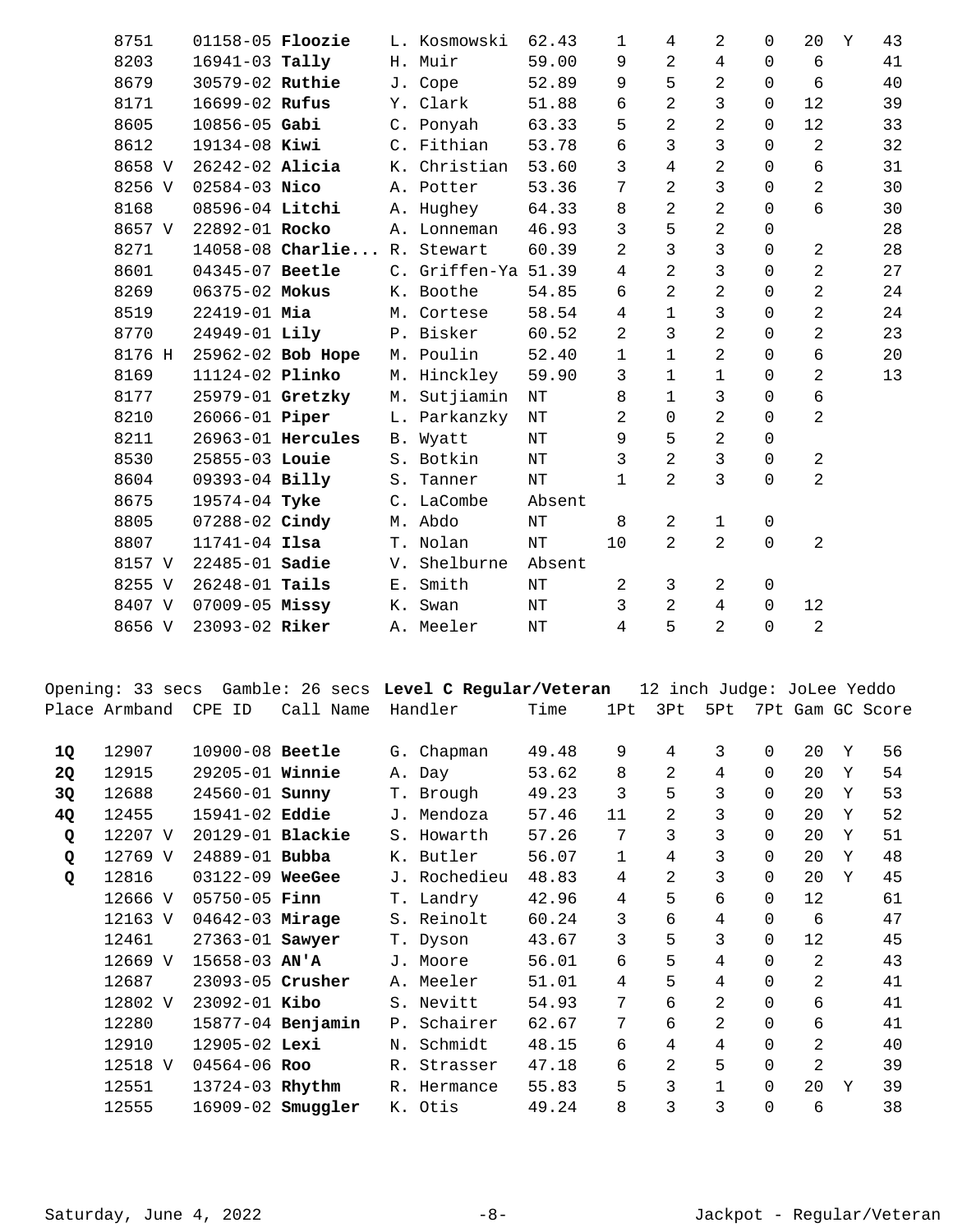| 12122   | 05051-07 Steeler        |                    | S. Deakin    | 52.97     | 11             | 2              | 3              | $\Omega$    | 6              | 38 |
|---------|-------------------------|--------------------|--------------|-----------|----------------|----------------|----------------|-------------|----------------|----|
| 12288   |                         | 26038-02 Triscuit  | R. Finley    | 45.89     | 9              | 2              | 4              | $\Omega$    | $\overline{a}$ | 37 |
| 12222   | 23036-01 Murphy         |                    | B. Kamel     | 64.42     | 3              | 4              | 4              | $\Omega$    | $\overline{2}$ | 37 |
| 12287   | 22325-02 Watson         |                    | S. Bonczyk   | 47.33     | 7              | 2              | 4              | $\mathbf 0$ | $\overline{2}$ | 35 |
| 12753 V |                         | 26385-02 Sir Percy | L. Kreps     | 62.85     | 3              | 5              | 3              | $\Omega$    | $\overline{a}$ | 35 |
| 12460   | 25991-01 Jolie          |                    | R. Goudreau  | 64.67     | 4              | 3              | 4              | $\mathbf 0$ | $\overline{a}$ | 35 |
| 12179 V | 28140-01 Rocket         |                    | M. McElwee   | 52.96     | 5              | $\overline{2}$ | $\overline{4}$ | $\Omega$    | $\overline{2}$ | 33 |
| 12904   | 04239-03 Larry          |                    | C. Wilmoth   | 55.62     | 8              | $\overline{2}$ | 3              | $\Omega$    | $\overline{2}$ | 31 |
| 12282   | 06375-03 Iso            |                    | K. Boothe    | 52.47     | 7              | $\overline{2}$ | 3              | $\Omega$    | $\overline{a}$ | 30 |
| 12686   | 22892-03 Billee         |                    | S. Tempel    | 51.38     | 2              | $\overline{4}$ | 3              | $\Omega$    |                | 29 |
| 12105 V | 06948-04 Calvin         |                    | B. Gilday    | 54.25     | 6              | 2              | 3              | $\Omega$    | 2              | 29 |
| 12556   | 14261-02 Shelby         |                    | R. Jacobi    | 56.15     | 3              | 3              | 3              | 0           | $\overline{a}$ | 29 |
| 12772 V | 24984-01 Joey           |                    | T. Knilans   | 51.34     | 5              | $\overline{2}$ | 3              | $\Omega$    | $\overline{a}$ | 28 |
| 12174 V | 20892-01 <b>Paisley</b> |                    | B. Bowden    | 61.66     | 8              | 2              | $\overline{2}$ | 0           | $\overline{a}$ | 26 |
| 12453   | 12276-03 Tribble        |                    | V. Figure    | 60.22     | 7              | 1              | 3              | $\Omega$    |                | 25 |
| 12219   | 17324-02 DaCoda         |                    | L. Steward   | 44.35     | 4              | 3              | $\mathbf 1$    | $\Omega$    | 6              | 24 |
| 12229   | 26221-03 Gracie         |                    | C. Mosca     | 64.08     | 3              | 3              | $\overline{2}$ | $\Omega$    | $\overline{a}$ | 24 |
| 12809 V | 13973-03 Keiran         |                    | S. Rockhill  | 48.72     | 7              | 1              | 2              | $\Omega$    |                | 20 |
| 12903   | $02361 - 04$ Flora      |                    | E. Fletcher  | 56.84     | 4              | 0              | $\overline{2}$ | 0           | 2              | 16 |
| 12217   | 02585-04 Ryder          |                    | P. Idlof     | $\rm{NT}$ | 4              | 4              | 5              | $\Omega$    | 2              |    |
| 12218   | 03927-06 Babu           |                    | D. Johnson   | $\rm{NT}$ | 2              | 2              | $\overline{4}$ | $\Omega$    | $\overline{2}$ |    |
| 12226   | $27044 - 01$ Abby       |                    | D. Haynes    | ΝT        | 10             | 2              | 2              | $\Omega$    | б              |    |
| 12227   | 24676-02 Capri          |                    | T. Keinz     | $\rm{NT}$ | 6              | $\mathbf 1$    | 3              | $\Omega$    | 6              |    |
| 12691   | 27734-01 Mimi           |                    | N. Shimizu   | $\rm{NT}$ | 2              | 2              | 3              | $\Omega$    | 12             |    |
| 12693   | 29702-01 Oliver         |                    | L. Bettinger | $\rm{NT}$ | $\mathbf{3}$   | $\mathbf 1$    | 3              | $\mathbf 0$ | 2              |    |
| 12783   | 10908-03 Ice            |                    | J. Slivka    | NT        | $\overline{2}$ | 3              | 4              | $\Omega$    | $\overline{a}$ |    |
| 12823   | 27872-01 Winnie         |                    | C. Meirs     | NT        | 2              | 1              | $\mathbf{1}$   | $\mathbf 0$ | $\overline{2}$ |    |
| 12276 V | 22325-01 Sadie          |                    | S. Bonczyk   | Absent    |                |                |                |             |                |    |
| 12811   | 21067-02 Siya           |                    | J. Austin    | $\rm{NT}$ | 4              | 0              | $\overline{a}$ | $\mathbf 0$ | $\overline{a}$ |    |
| 12813 V | 27884-01 Cody           |                    | C. Schafer   | $\rm{NT}$ | 5              | 2              | $\overline{a}$ | $\mathbf 0$ | б              |    |
|         |                         |                    |              |           |                |                |                |             |                |    |

|    | Opening: 28 secs |                        |                     | Gamble: 24 secs Level C Regular/Veteran |       |                 | 16 inch Judge: JoLee Yeddo |                |             |    |   |                  |
|----|------------------|------------------------|---------------------|-----------------------------------------|-------|-----------------|----------------------------|----------------|-------------|----|---|------------------|
|    | Place Armband    | CPE ID                 | Call Name           | Handler                                 | Time  | 1P <sub>t</sub> | 3Pt                        | 5Pt            |             |    |   | 7Pt Gam GC Score |
| 1Q | 16353            |                        | 04813-05 Ici Blue   | B. Hartman                              | 40.08 | 6               | 5                          | 4              | $\Omega$    | 20 | Y | 61               |
| 2Q | 16369            |                        | 04813-06 Dori Blue  | B. Hartman                              | 40.16 | 5               | 5                          | 4              | $\Omega$    | 20 | Y | 60               |
| 3Q | 16125 V          | $06948-03$ Leela       |                     | B. Gilday                               | 45.50 | 6               | 3                          | 4              | $\Omega$    | 20 | Y | 55               |
| 4Q | 16559 V          | 24246-01 Sophie        |                     | J. Weiss                                | 43.33 | $\mathbf 1$     | 6                          | 3              | $\mathbf 0$ | 20 | Y | 54               |
| Q  | 16725            | 14977-02 Riot          |                     | B. Maki                                 | 47.21 | 5               | 6                          | 2              | $\Omega$    | 20 | Y | 53               |
| Q  | 16358            | $02821-03$ Swiper      |                     | C. Snowden                              | 46.38 | 5               | 4                          | 3              | $\Omega$    | 20 | Y | 52               |
| Q  | 16359            | $11495 - 03$ Kimba     |                     | V. Haviland                             | 45.98 | 3               | 4                          | 3              | $\Omega$    | 20 | Y | 50               |
| Q  | 16356            | $09571 - 02$ Bosco     |                     | M. Holder                               | 52.37 | 9               | 2                          | 3              | $\Omega$    | 20 | Y | 50               |
| Q  | 16564 V          | 19269-01 Oreo          |                     | C. Grome                                | 42.82 | 6               | 4                          | 2              | $\Omega$    | 20 | Y | 48               |
| Q  | 16924            | $10900 - 04$ Toad      |                     | G. Chapman                              | 46.49 | 9               | 3                          | 2              | $\Omega$    | 20 | Y | 48               |
| Q  | 16131 V          | 24048-01 <b>Willow</b> |                     | J. McAdams                              | 48.86 | 9               | 3                          | 2              | $\Omega$    | 20 | Y | 48               |
| Q  | 16923            |                        | $07323-03$ Khaleesi | M. Bocock                               | 47.20 | б               | 5                          | 1              | $\Omega$    | 20 | Y | 46               |
| Q  | 16427            | 12842-02 Tessie        |                     | C. Rovner                               | 50.78 | 7               | 3                          | $\overline{a}$ | $\Omega$    | 20 | Y | 46               |
| Q  | 16323            | 28078-01 Nicki         |                     | A. Goldman                              | 52.00 | 5               | 2                          | 3              | $\Omega$    | 20 | Y | 46               |
|    | 16184 T          | 17016-08 Dixie         |                     | D. Drouare                              | 57.14 | 10              | 2                          | $\overline{4}$ | $\Omega$    | 20 | Y | 56               |
|    | 16419            | 02674-07 Ryder         |                     | K. Stanley                              | 54.48 | 8               | $\overline{2}$             | 4              | $\Omega$    | 20 | Y | 54               |
|    | 16572            | 19076-05 Zephi         |                     | L. Johnson                              | 46.94 | 7               | 3                          | 4              | $\mathbf 0$ | 12 |   | 48               |
|    |                  |                        |                     |                                         |       |                 |                            |                |             |    |   |                  |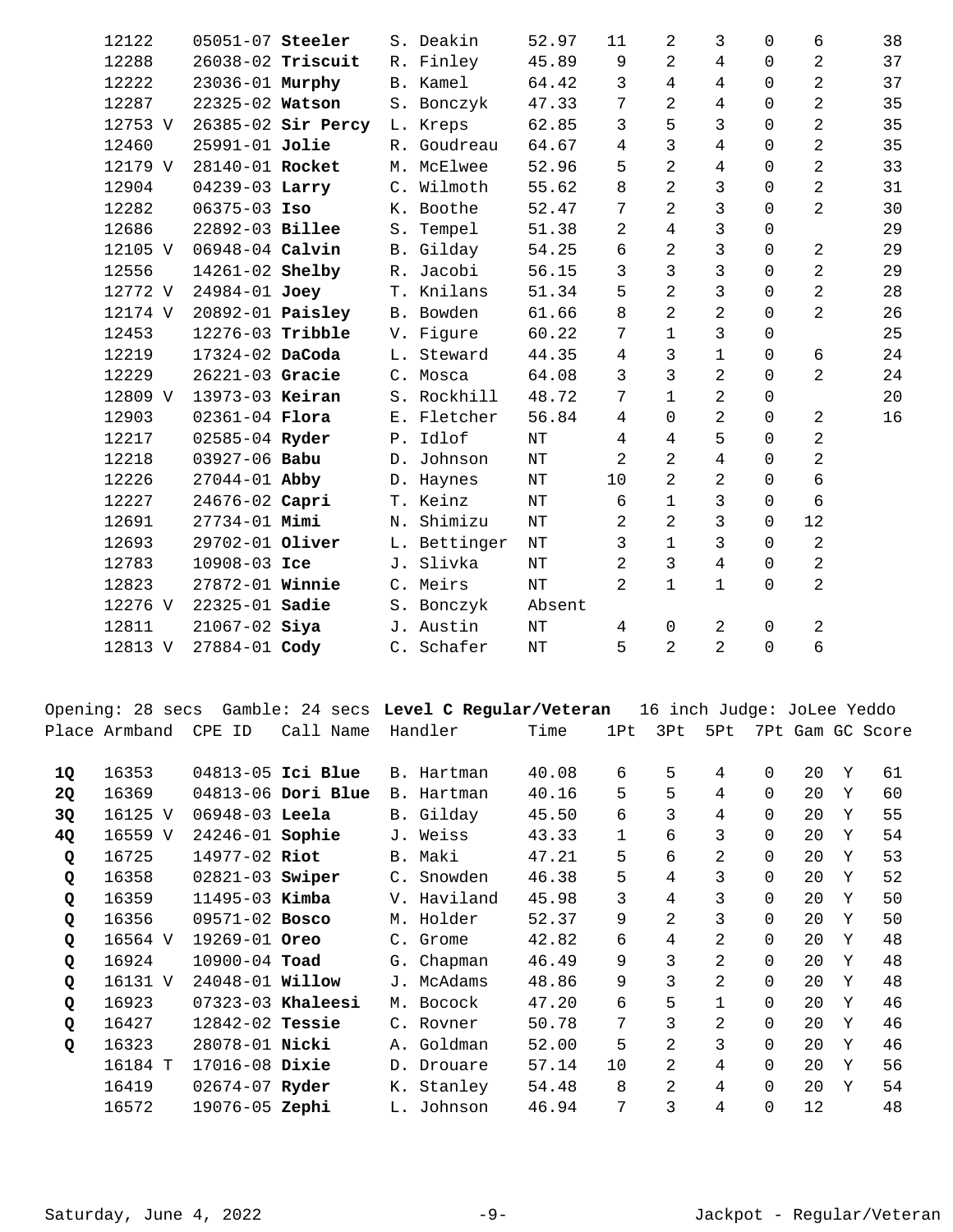| 16439   | 25775-01 Renly         |                          | $S$ . | Tomes                | 55.58     | 4              | 3              | 3              | 0              | 20             | Y | 48 |
|---------|------------------------|--------------------------|-------|----------------------|-----------|----------------|----------------|----------------|----------------|----------------|---|----|
| 16418   | 01557-06 Rose          |                          | C.    | Thom                 | 47.92     | 7              | 2              | 5              | 0              | $\overline{a}$ |   | 40 |
| 16563 V | 19076-03 Jerica        |                          |       | L. Johnson           | 48.16     | 7              | 1              | 2              | 0              | 20             | Y | 40 |
| 16426   | 10763-03 Grace         |                          |       | L. Eagler            | 48.44     | 8              | 2              | 4              | $\mathbf 0$    | $\sqrt{6}$     |   | 40 |
| 16431 H | 17131-08 Dani          |                          |       | P. Young             | 45.66     | 8              | 2              | 1              | $\mathbf 0$    | 20             | Υ | 39 |
| 16357   | 09817-04 Akira         |                          |       | J. Decato            | 49.28     | 1              | 5              | 3              | 0              | 6              |   | 37 |
| 16636   | 07529-07 Storm         |                          | К.    | Caplan               | 43.43     | 6              | 1              | 3              | 0              | 12             |   | 36 |
| 16371   | 25575-02 Whiskey       |                          |       | K. Shepherd          | 47.83     | 4              | 4              | 4              | $\mathbf 0$    |                |   | 36 |
| 16626   |                        | 19134-06 Vegemite        |       | C. Fithian           | 46.86     | 6              | 4              | 3              | $\Omega$       | $\overline{a}$ |   | 35 |
| 16422   | 05408-09 Jessie        |                          |       | J. Ritchhart         | 47.35     | 7              | 2              | 4              | 0              | $\overline{a}$ |   | 35 |
| 16871   | 26486-01 Graycie       |                          |       | D. Elder             | 52.08     | $\mathbf{1}$   | 4              | 4              | 0              | $\overline{a}$ |   | 35 |
| 16581   | 29079-02 Peridot       |                          |       | L. Dickson           | 53.00     | 7              | 2              | 4              | $\mathbf 0$    | $\overline{a}$ |   | 35 |
| 16936   | 10900-06 <b>Squid</b>  |                          |       | C. Foster            | 51.93     | 9              | 3              | $\overline{a}$ | $\mathbf 0$    | 6              |   | 34 |
| 16424   | 07844-04 Rush          |                          |       | A. Ritchie           | 52.47     | 7              | 2              | 3              | 0              | б              |   | 34 |
| 16442   | 28258-02 Cora          |                          |       | F. Hudson            | 47.33     | 6              | 2              | 3              | 0              | б              |   | 33 |
| 16731   | 11072-04 Patch         |                          |       | A. Okrasinski 54.78  |           | 6              | 4              | 3              | $\mathbf 0$    |                |   | 33 |
| 16428   | 17798-04 Smokey        |                          |       | K. Daughtridg 45.67  |           | 1              | 3              | $\overline{4}$ | $\mathbf 0$    | 2              |   | 32 |
| 16622   | 04255-08 Maizie        |                          | $S$ . | Smith                | 50.95     | 9              | 2              | 3              | $\Omega$       | $\overline{a}$ |   | 32 |
| 16726   | 15607-07 Kassie        |                          |       | T. Miller            | 52.55     | 6              | 5              | $\mathbf{1}$   | 0              | б              |   | 32 |
| 16863   | 18621-03 Rica          |                          |       | J. Greco             | 53.31     | 9              | $\overline{2}$ | 3              | $\mathbf 0$    | $\overline{a}$ |   | 32 |
| 16828   | 03122-08 Wonder        |                          |       | J. Rochedieu         | 41.02     | $\overline{4}$ | 2              | 3              | $\mathbf 0$    | б              |   | 31 |
| 16566 V | 21511-01 <b>Willow</b> |                          |       | R. Conti             | 48.50     | 2              | 4              | 3              | $\mathbf 0$    | $\overline{a}$ |   | 31 |
| 16434   | 22544-02 Tres          |                          |       | S. Rapey             | 52.03     | 8              | 2              | 3              | 0              | 2              |   | 31 |
| 16567 V | 22459-02 Bungee        |                          |       | C. Diaz              | 52.14     | 8              | 2              | 3              | $\mathbf 0$    | $\overline{2}$ |   | 31 |
| 16310 V | 27369-01 Ozzie         |                          |       | K. Lee               | 56.22     | 4              | 2              | 3              | $\mathbf 0$    | б              |   | 31 |
| 16616   | $07529 - 06$ Navi      |                          |       | K. Caplan            | 44.36     | 7              | 2              | 3              | $\mathbf 0$    | $\overline{a}$ |   | 30 |
| 16935   |                        | $28554-01$ Sriracha      |       | S. Bodwell           | 49.36     | 9              | 3              | 2              | 0              | $\overline{a}$ |   | 30 |
| 16352   | 03511-05 Kaioteh       |                          |       | A. Malott            | 57.69     | 2              | 2              | 4              | 0              | $\overline{2}$ |   | 30 |
| 16573   | 02646-05 Deena         |                          |       | C. Killam            | 50.70     | 4              | 5              | 2              | $\mathbf 0$    |                |   | 29 |
| 16133 V | 24326-02 Raven         |                          |       | T. Pomeroy           | 51.64     | 1              | 4              | $\overline{a}$ | 0              | 6              |   | 29 |
| 16415   | 07844-03 Compass       |                          |       | A. Ritchie           | 54.17     | 6              | 2              | 3              | 0              | $\overline{a}$ |   | 29 |
| 16834   | 16845-04 Roxie         |                          |       | B. Robey             | 53.51     | 5              | 2              | 3              | 0              |                |   | 26 |
| 16309 V | 27247-01 Peter         |                          |       | L. Gruszka           | 49.63     | 8              | $\mathbf 1$    | $\overline{a}$ | $\mathbf 0$    | $\overline{a}$ |   | 23 |
| 16435   | 22993-01 Marty         |                          |       | A. Fager             | 50.07     | $\mathsf{3}$   | $\mathbf 1$    | $\mathsf{3}$   | $\overline{0}$ | $\overline{a}$ |   | 23 |
| 16621   | 08100-03 Mystic        |                          | $S$ . | Conrow               | 47.06     | 2              | 1              | 3              | 0              |                |   | 20 |
| 16316   | 05267-04 Kopper        |                          |       | K. Kalwa             | NT        | 6              | 6              | $\mathbf 1$    | 0              | 6              |   |    |
| 16362   | 14337-03 Shelby        |                          |       | L. Sequin            | $\rm{NT}$ | 3              | 3              | 3              | $\mathbf 0$    |                |   |    |
| 16374   | 26876-01 Ellie         |                          |       | A. Brownell          | Absent    |                |                |                |                |                |   |    |
| 16724   | 13155-04 Flo           |                          |       | J. Haarsma           | $\rm{NT}$ | 7              | 4              | $\overline{a}$ | 0              | $\overline{a}$ |   |    |
| 16835   | 23089-01 slyder        |                          |       | M. Abdo              | NT        | 0              | 0              | 0              | $\mathbf 0$    |                |   |    |
| 16837   | 28727-01 Riley         |                          |       | L. Potter            | Absent    |                |                |                |                |                |   |    |
| 16124 V | 03784-03 Fame          |                          |       | B. Allen             | Absent    |                |                |                |                |                |   |    |
| 16181 V | 08596-02 Thula         |                          |       | A. Hughey            | Absent    |                |                |                |                |                |   |    |
| 16189 V | 26319-01 Jasmine       |                          |       | P. Sager             | Absent    |                |                |                |                |                |   |    |
| 16306 V |                        | $20354 - 02$ Flash G     |       | C. Burke             | Absent    |                |                |                |                |                |   |    |
| 16307 V |                        | 25370-01 Maverick        |       | A. McCabe            | $\rm{NT}$ | 1              | 3              | 3              | 0              | $\overline{a}$ |   |    |
| 16308 V | 25654-01 Zoe           |                          |       | J. Whitis            | $\rm{NT}$ | $\mathbf{1}$   | $\overline{2}$ | $\overline{4}$ | $\mathbf 0$    | $\overline{2}$ |   |    |
| 16314 V | 24247-01 Eden          |                          |       | L. Montemaran Absent |           |                |                |                |                |                |   |    |
| 16561 V | 02646-04 Whitney       |                          |       | C. Killam            | Absent    |                |                |                |                |                |   |    |
| 16569 V |                        | 26050-01 <b>Zavannah</b> |       | A. Phillips          | $\rm{NT}$ | 3              | $\mathbf{1}$   | $\overline{a}$ | $\mathsf 0$    | 12             |   |    |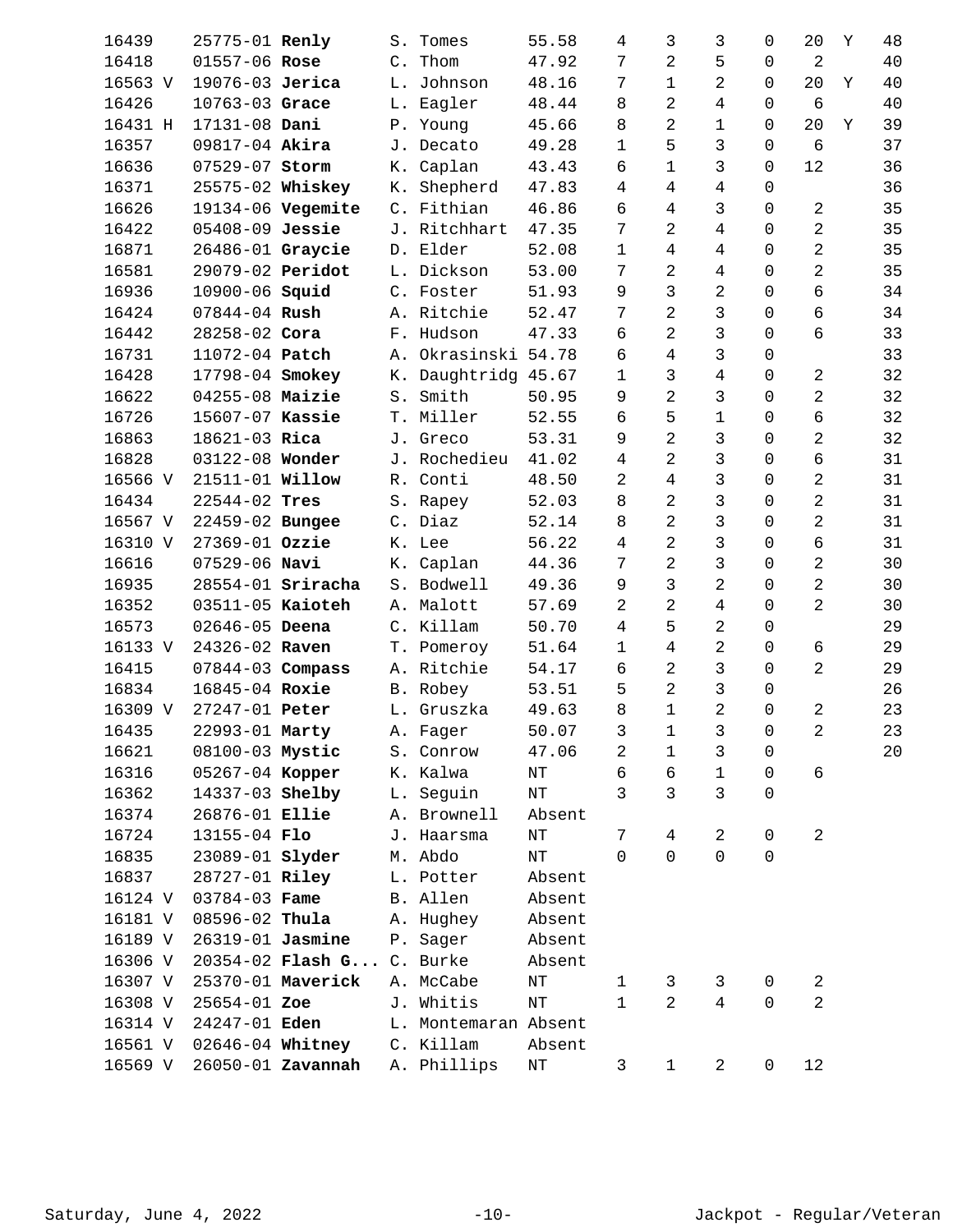|    |                      |                       |                                |            | Opening: 28 secs Gamble: 24 secs Level C Regular/Veteran |       |       |                | 20 inch Judge: JoLee Yeddo |                |              |                |   |                  |
|----|----------------------|-----------------------|--------------------------------|------------|----------------------------------------------------------|-------|-------|----------------|----------------------------|----------------|--------------|----------------|---|------------------|
|    | Place Armband CPE ID |                       | Call Name                      |            | Handler                                                  | Time  |       | 1Pt            | 3Pt                        | 5Pt            |              |                |   | 7Pt Gam GC Score |
|    |                      |                       |                                |            |                                                          |       |       |                |                            |                |              |                |   |                  |
| 1Q | 20735                | 09143-04 Zach         |                                |            | P. Cochran                                               |       | 44.39 | 7              | 2                          | 4              | $\mathbf 0$  | 20             | Y | 53               |
| 2Q | 20485                | 27848-01 Ripley       |                                |            | E. Woodard                                               | 48.82 |       | 4              | 3                          | 4              | 0            | 20             | Y | 53               |
| 3Q | 20380                | 04813-07 Aggi Jo      |                                |            | B. Hartman                                               |       | 43.04 | 5              | 4                          | 3              | 0            | 20             | Y | 52               |
| 4Q | 20733                | 26536-02 Sage         |                                |            | T. Widenhouse 52.81                                      |       |       | 8              | 3                          | 3              | 0            | 20             | Y | 52               |
| Q  | 20471                | 07732-04 Brick        |                                |            | L. O'Neil                                                |       | 43.33 | $\overline{4}$ | $\overline{4}$             | 3              | 0            | 20             | Y | 51               |
| Q  | 20983                | 22528-03 Jimmy        |                                |            | T. Steg                                                  | 41.01 |       | 9              | $\overline{2}$             | 3              | 0            | 20             | Y | 50               |
| Q  | 20476                | 11796-05 Bizzy        |                                | L.         | Tagliaferr 50.04                                         |       |       | 5              | 3                          | 3              | 0            | 20             | Y | 49               |
| Q  | 20470                | $07134 - 06$ Jaguar   |                                |            | R. Wolters                                               |       | 43.50 | 6              | $\overline{a}$             | 3              | $\Omega$     | 20             | Y | 47               |
| Q  | 20963 V              | 23195-01 Laila        |                                | J.         | Sorum                                                    |       | 46.11 | 6              | $\overline{c}$             | 3              | 0            | 20             | Y | 47               |
| Q  | 20969 V              | 26766-01 Imani        |                                |            | R. Lonczak                                               | 50.76 |       | 2              | $1\,$                      | 4              | 0            | 20             | Y | 45               |
|    | 20392                | 14337-02 Shynie       |                                |            | L. Seguin                                                |       | 54.41 | 3              | 5                          | 4              | 0            | 20             | Y | 58               |
|    | 20328                | 12000-08 Susi         |                                |            | D. Keith                                                 |       | 55.23 | 2              | 4                          | 4              | 0            | 20             | Y | 54               |
|    | 20535                | 11326-03 Lucy         |                                |            | K. Whitman                                               |       | 54.79 | 7              | $\overline{a}$             | 4              | 0            | 20             | Y | 53               |
|    | 20490                | 29884-01 Rupee        |                                |            | D. Anctil                                                | 52.26 |       | 7              | 6                          | $\overline{c}$ | 0            | 12             |   | 47               |
|    | 20134                | 01100-07 Xenia        |                                |            | S. Davis                                                 |       | 54.74 | 11             | $\overline{a}$             | 3              | 0            | $1\,2$         |   | 44               |
|    | 20931 V              | 26578-01 Jackson      |                                |            | S. Block                                                 |       | 46.11 | 4              | 4                          | 3              | 0            | 12             |   | 43               |
|    | 20964 V              | 23808-01 Sophie       |                                |            | K. Underwood                                             | 47.68 |       | $\overline{a}$ | 5                          | 4              | $\mathbf 0$  | 6              |   | 43               |
|    | 20580 V              | 15741-02 Sara         |                                |            | S. Johnston                                              | 47.25 |       | $\overline{a}$ | 6                          | $\overline{c}$ | 0            | $1\,2$         |   | 42               |
|    | 20978                | 23808-02 <b>Simon</b> |                                |            | K. Underwood                                             |       | 54.54 | 3              | 4                          | 5              | 0            | $\overline{a}$ |   | 42               |
|    | 20379                | 21149-06 Tony         |                                |            | J. Hughes                                                |       | 46.30 | 3              | 3                          | 3              | 0            | 12             |   | 39               |
|    | 20617 V              | 01031-04 Blaze        |                                |            | J. Murrin                                                |       | 51.21 | 4              | 3                          | 4              | $\Omega$     | 6              |   | 39               |
|    | 20585 V              | 22459-03 Summit       |                                |            | C. Diaz                                                  | 56.25 |       | $\overline{7}$ | 2                          | 4              | $\mathbf 0$  | 6              |   | 39               |
|    | 20980                | 19595-03 Liadrin      |                                |            | M. Engemann                                              | 48.78 |       | 3              | 4                          | 4              | $\Omega$     | $\overline{a}$ |   | 37               |
|    | 20387                | 26876-04 Jyn          |                                |            | A. Brownell                                              | 49.62 |       | 4              | 5                          | 3              | 0            | $\overline{a}$ |   | 36               |
|    | 20467                | 19295-04 Tavi         |                                |            | P. French                                                |       | 51.10 | 4              | 5                          | 3              | $\Omega$     | $\overline{2}$ |   | 36               |
|    | 20641                | 11300-05 Navy         |                                |            | D. Shelton                                               | 45.42 |       | 4              | 5                          | 2              | $\mathbf 0$  | 6              |   | 35               |
|    | 20368 V              | 25295-01 Satie        |                                |            | C. Hattabaugh 55.27                                      |       |       | 4              | 3                          | 4              | 0            | $\overline{a}$ |   | 35               |
|    | 20986                | 30698-01 Fawkes       |                                |            | E. Buerger                                               |       | 51.13 | 3              | 3                          | 4              | 0            | 2              |   | 34               |
|    | 20951 V              | 14040-03 Risg         |                                |            | J. Slingerlan 42.73                                      |       |       | 6              | $\overline{a}$             | 3              | 0            | 6              |   | 33               |
|    | 20748                | 05187-04 Graycen      |                                |            | J. Schlegel                                              | 48.53 |       | 7              | 6                          | $\mathbf 1$    | 0            | $\overline{2}$ |   | 32               |
|    | 20473                | 03033-07 Flame        |                                |            | U. Janicki 57.51                                         |       |       | $\overline{a}$ | $\mathbf 1$                | $\overline{4}$ | $\mathsf{O}$ | 6              |   | 31               |
|    | 20851 V              | 02922-06 Soren        |                                |            | C. Hopper                                                |       | 47.47 | 7              | 2                          | 1              | 0            | 12             |   | 30               |
|    | 20140                | 21341-04 Hershey      |                                |            | D. McCall                                                |       | 49.25 | 4              | 3                          | 3              | 0            | 2              |   | 30               |
|    | 20436 V              | 23393-01 Elphie       |                                | Η.         | Ship                                                     |       | 53.62 | 7              | $\overline{c}$             | 3              | 0            | $\overline{2}$ |   | 30               |
|    | 20390                | 25295-02 Kiche        |                                |            | C. Hattabaugh 54.62                                      |       |       | 4              | 3                          | 3              | 0            | $\overline{2}$ |   | 30               |
|    | 20385                | 18274-03 Cooper       |                                |            | D. Coglietta                                             | 61.58 |       | 6              | 4                          | 2              | 0            | 2              |   | 30               |
|    | 20483                | $27036 - 01$ Jax      |                                |            | K. Smith                                                 |       | 29.98 | 8              | $\overline{a}$             | 3              | 0            |                |   | 29               |
|    | 20137                |                       | 15780-04 Abracad P. Snyder     |            |                                                          |       | 47.34 | 3              | 3                          | 3              | 0            | $\overline{a}$ |   | 29               |
|    | 20623 V              | 11300-04 Volley       |                                |            | D. Shelton                                               | 49.96 |       | $\overline{a}$ | 5                          | $\overline{a}$ | 0            | 2              |   | 29               |
|    | 20381                |                       | $05450 - 06$ Pandemo           |            | D. Piroha                                                | 45.75 |       | 3              | $\mathbf 1$                | 4              | 0            | 2              |   | 28               |
|    | 20364 V              | 18274-02 Troy         |                                |            | D. Coglietta                                             | 46.88 |       | 4              | 4                          | 1              | 0            | 6              |   | 27               |
|    | 20972                | 15347-02 Heidi        |                                |            | H. Salamay                                               |       | 55.79 | 9              | $\overline{c}$             | $\overline{a}$ | 0            | 2              |   | 27               |
|    | 20959 V              |                       | 15325-03 Rocky Road H. Salamay |            |                                                          | 48.26 |       | 6              | $1\,$                      | 2              | 0            | 6              |   | 25               |
|    | 20645                |                       | 28145-01 <b>Fletcher</b>       | <b>B</b> . | Ship                                                     |       | 49.94 | 7              | $1\,$                      | 3              | 0            |                |   | 25               |
|    | 20736                | 15607-05 Brie         |                                |            | T. Miller                                                | 52.67 |       | 7              | $\overline{a}$             | $\overline{a}$ | 0            | 2              |   | 25               |
|    | 20332                | $25370 - 03$ Moss     |                                |            | A. McCabe                                                |       | 47.62 | 4              | $\overline{a}$             | $\overline{a}$ | 0            | $\overline{a}$ |   | 22               |
|    | 20744                | 17800-02 Portia       |                                |            | A. Walkowicz                                             | 48.25 |       | 4              | 1                          | $\mathbf 1$    | 0            |                |   | 12               |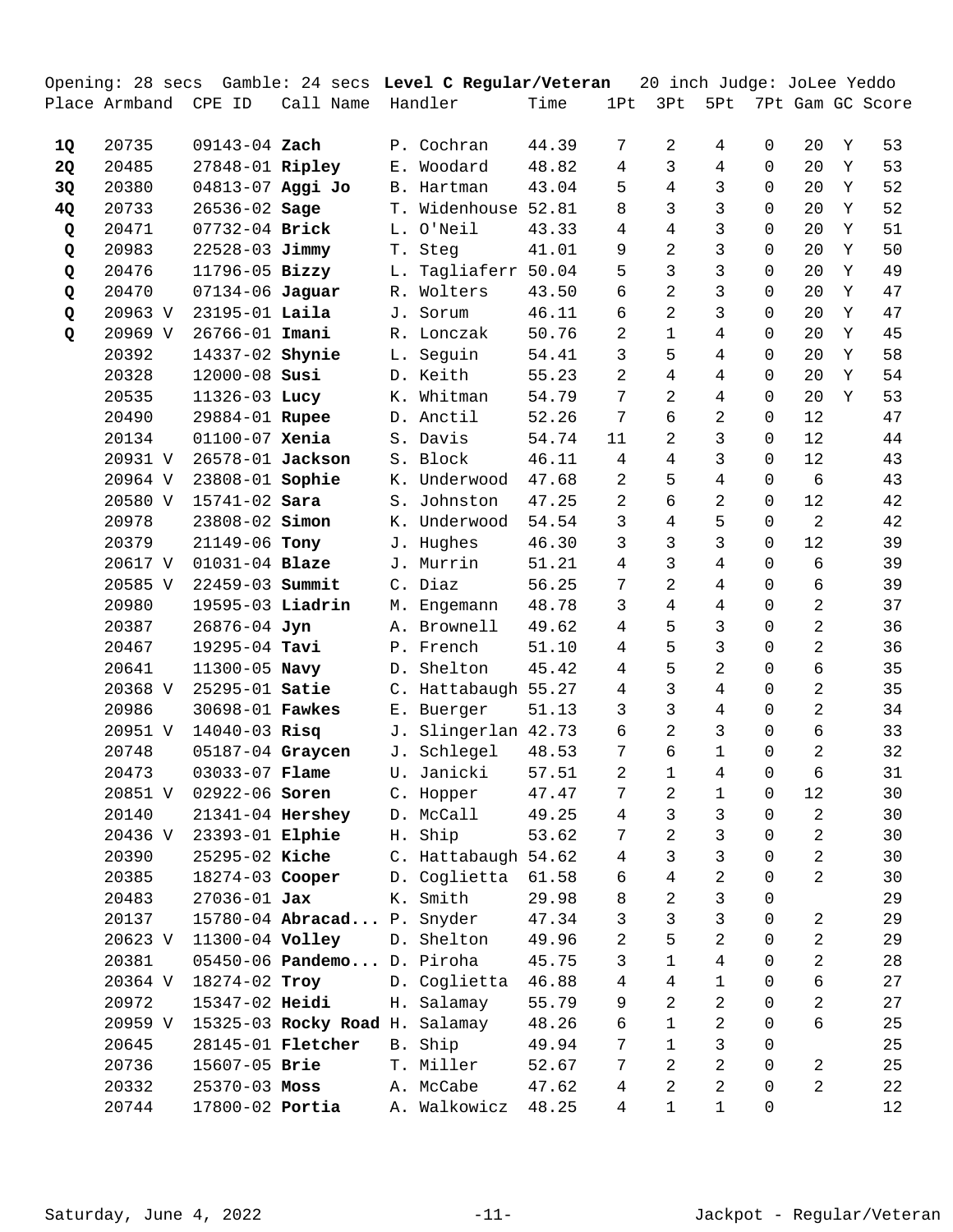| $09229 - 06$ Majik<br>20464<br>8<br>K. Tudor<br>2<br>4<br>NΤ                 |                |  |
|------------------------------------------------------------------------------|----------------|--|
| 09229-07 Vision<br>7<br>20478<br>2<br>3<br>K. Tudor<br>ΝT                    | 0<br>12        |  |
| 20479<br>5<br>$21097 - 03$ Halo<br>$\mathcal{L}$<br>3<br>L. Voncina<br>NΤ    | $\Omega$<br>2  |  |
| 3<br>20538<br>5.<br>21886-02 Karat<br>4<br>A. Haynes<br>ΝT                   | 0<br>6         |  |
| 20540<br>$24764-02$ Tipo<br>D. Vinci<br>8<br>NΤ                              | $\Omega$       |  |
| $26241 - 03$ Aura<br>2<br>20644<br>3<br>B. Cohen<br>3<br>NΤ                  | $\Omega$<br>2  |  |
| б<br>20974<br>$12713 - 03$ Andy<br>L. Garfinkel<br>4<br>$\mathfrak{D}$<br>NΤ | $\Omega$<br>12 |  |
| 20438 V<br>$25247 - 01$ Addi<br>K. Rueschhoff NT<br>4<br>2<br>3              | $\Omega$<br>2  |  |
| 20958<br>$12713 - 02$ JoeJoe  L. Garfinkel<br>Absent<br>V                    |                |  |
| $20156 - 01$ Ozzie<br>20961<br>Absent<br>J. Lewis<br>ΔT                      |                |  |

Opening: 28 secs Gamble: 24 secs **Level C Regular/Veteran** 24 inch Judge: JoLee Yeddo Place Armband CPE ID Call Name Handler Time 1Pt 3Pt 5Pt 7Pt Gam GC Score

| 10 | 24881   | $12024 - 03$ Fabio |  | D. Collings | 44.65 | 8  |   | 20 | 49 |
|----|---------|--------------------|--|-------------|-------|----|---|----|----|
|    | 24885   | 27018-01 Mosby     |  | S. Beck     | 42.23 |    | 4 |    | 35 |
|    | 24883   | $17116 - 02$ Zeke  |  | H. Meyer    | 49.82 |    |   |    | 32 |
| 4  | 24637 V | $04031 - 03$ Bess  |  | K. Jerse    | 48.89 | 4  |   |    | 31 |
|    | 24879   | $04022 - 08$ Jace  |  | P. Bacskay  | NΤ    | 6  |   |    |    |
|    | 24640 V | $04255 - 07$ Devin |  | Smith       | NΤ    | 6. |   |    |    |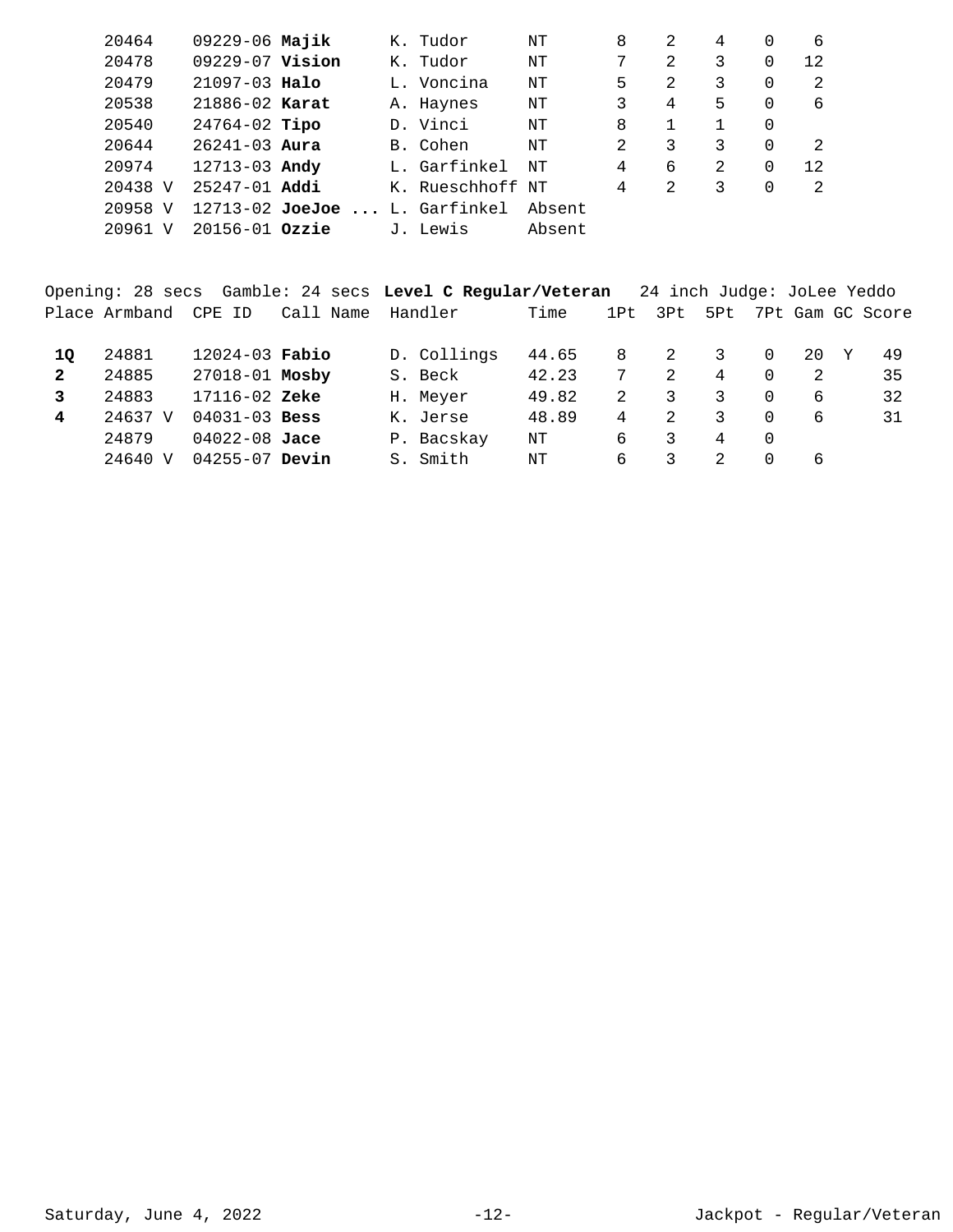## **CPE Nationals Saturday, June 4, 2022 Jackpot Enthusiast**

|                |        |                        |                                    | Opening: 33 secs Gamble: 26 secs Level 5 Enthusiast                               |        | (4) 4 inch Judge: JoLee Yeddo |                |                |             |                |                  |
|----------------|--------|------------------------|------------------------------------|-----------------------------------------------------------------------------------|--------|-------------------------------|----------------|----------------|-------------|----------------|------------------|
| Place Armband  |        | CPE ID                 | Call Name                          | Handler                                                                           | Time   | 1Pt                           | 3Pt            | 5Pt            |             |                | 7Pt Gam GC Score |
|                |        |                        | 4152 TH 25962-03 Kevin B M. Poulin |                                                                                   | ΝT     | $\mathbf{1}$                  | 3              | 3              | $\mathbf 0$ | 2              |                  |
|                |        |                        | 4252 TH 16813-02 Cooper            | D. Canak                                                                          | ΝT     | 6                             | 3              | $\overline{2}$ | $\Omega$    | 12             |                  |
|                |        |                        |                                    | Opening: 33 secs Gamble: 26 secs Level 5 Enthusiast (8) 4 inch Judge: JoLee Yeddo |        |                               |                |                |             |                |                  |
|                |        | Place Armband CPE ID   | Call Name                          | Handler                                                                           | Time   | 1P <sub>t</sub>               | 3Pt            | 5Pt            |             |                | 7Pt Gam GC Score |
| 1              | 8262 T | 24932-02 Kate          |                                    | J. Mudge                                                                          | 53.02  | 3                             | 4              | 4              | $\Omega$    | 2              | 37               |
| $\mathbf{2}$   | 8154 T | 12394-04 Buddy         |                                    | M. BonDurant                                                                      | 62.11  | 9                             | 2              | $\overline{3}$ | $\Omega$    | $\overline{2}$ | 32               |
| $\overline{3}$ | 8654 T | 11373-04 Chico         |                                    | M. Kilpatrick 52.90                                                               |        | 7                             | $\overline{2}$ | $\overline{3}$ | $\Omega$    |                | 28               |
|                | 8155 T | 16587-01 Aggie         |                                    | S. Shollack                                                                       | NΤ     | 5                             | $\overline{4}$ | $\overline{a}$ | $\Omega$    |                |                  |
|                | 8158 T | 24524-01 <b>Baxter</b> |                                    | T. Barney                                                                         | ΝT     | 3                             | 5              | $\mathsf{3}$   | 0           | 2              |                  |
|                |        | 8258 TH 11748-04 Dia   |                                    | A. Morden-Moo NT                                                                  |        | $\mathfrak{D}$                | 3              | $\overline{3}$ | $\Omega$    |                |                  |
|                | 8411 T | 03540-04 Gaston        |                                    | M. DeSantis E Absent                                                              |        |                               |                |                |             |                |                  |
|                | 8412 T | 03630-04 PPitch        |                                    | C. Mosley                                                                         | Absent |                               |                |                |             |                |                  |
|                | 8501 T | 21373-03 Sammy         |                                    | J. Lishia                                                                         | Absent |                               |                |                |             |                |                  |
|                | 8510 T | 19145-04 <b>Cici</b>   |                                    | T. Rehdorf                                                                        | Absent |                               |                |                |             |                |                  |
|                | 8660 T |                        | 27098-01 Pappy Boy                 | J. Beer                                                                           | NΤ     | $\mathbf{1}$                  | 2              | $\mathbf{3}$   | $\Omega$    | 2              |                  |
|                | 8662 T | $17560 - 05$ Emmie     |                                    | S. Bankson                                                                        | NT     | 7                             | 3              | $\mathfrak{D}$ | $\mathbf 0$ |                |                  |

Opening: 33 secs Gamble: 26 secs **Level 5 Enthusiast** (12) 8 inch Judge: JoLee Yeddo Place Armband CPE ID Call Name Handler Time 1Pt 3Pt 5Pt 7Pt Gam GC Score 12521 T 04615-06 A. Johnson-Mo 51.56 7 2 3 0 20 Y 48 **1Q Trinity**  12212 T 13114-05 J. Wykowski 59.40 3 4 4 0 2 37 **2 Royal**  12764 T 15583-02 M. Frank 58.84 5 2 4 0 2 33 **3 Skye**  12201T 13114-04 J. Wykowski 60.00 2 3 4 0 2 33 **4 Piper**  12672 T 04434-05 C. Cieslinski 54.42 7 2 1 0 12 30 **Josie**  12778T 28426-01 K. Downs 53.91 6 2 2 0 6 28 **Stella**  12102 T 13870-03 R. Henderson 55.21 3 2 3 0 2 26 **Finch**  12272 T 14833-03 D. Kroohs 56.65 4 2 3 0 25 **Piper**  12277 T 24281-01 A. Snyder 36.28 3 2 0 0 9 **Sadie Mae**  12274 T 21651-02 B. Wilson NT 5 3 4 0 2 **Memphis**  12527 TH 22362-02 M. Clothier NT 0 0 0 0 **Skylar**  12610 T 17127-02 E. Camilleri NT 2 1 0 0 **Daisy**  12677 T 23828-02 J. Bruns NT 10 1 3 0 2 **Bella**  12755 T 13123-04 **Wilder** D. Baker Absent 12804 T 04265-07 M. Nuovo NT 2 5 3 0 2 **Prince** 

|                          |  |                                        | Opening: 33 secs Gamble: 26 secs Level 5 Enthusiast (16) 12 inch Judge: JoLee Yeddo |                              |  |  |  |
|--------------------------|--|----------------------------------------|-------------------------------------------------------------------------------------|------------------------------|--|--|--|
|                          |  | Place Armband CPE ID Call Name Handler | Time                                                                                | 1Pt 3Pt 5Pt 7Pt Gam GC Score |  |  |  |
| 10 16689 T 25484-01 Duke |  | J. Shires                              | 56.49 7 2 4 0 20 Y 53                                                               |                              |  |  |  |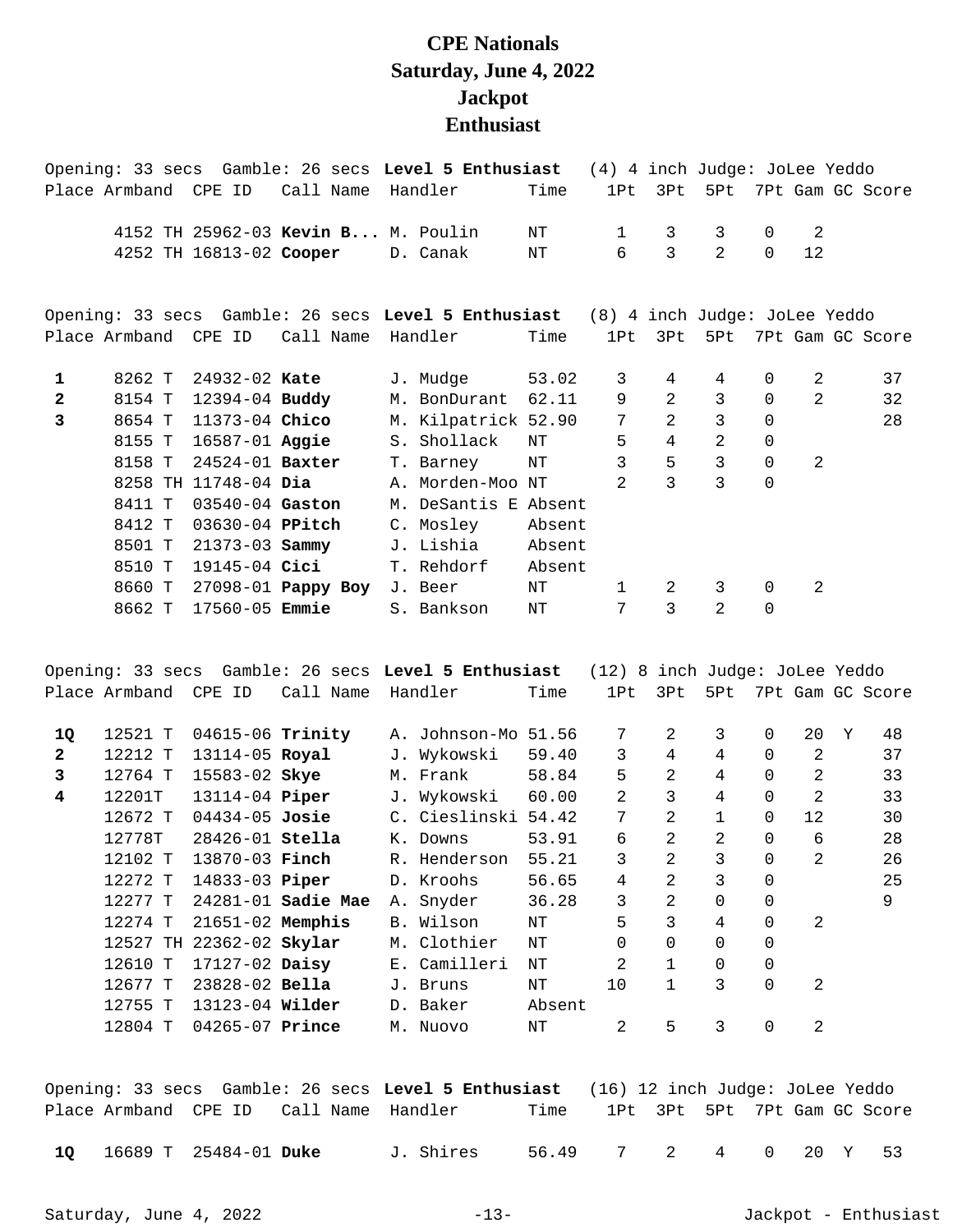| <b>2Q</b> | 16557 T | 06336-04 Skye      |       | V. Belebczuk        | 53.87  | 2 | 4             | 3              | 0        | 20            | Y | 49 |
|-----------|---------|--------------------|-------|---------------------|--------|---|---------------|----------------|----------|---------------|---|----|
| 3Q        | 16701 T | $26536 - 01$ Briar |       | T. Widenhouse 58.12 |        | 5 | 3             | 2              | $\Omega$ | 20            | Y | 44 |
| 4         | 16706 T | 25513-02 Zoey      |       | B. Waqner           | 61.82  | 2 | 2             | 3              | $\Omega$ | 20            | Y | 43 |
|           | 16281 T | 05526-06 Enya      |       | K. Thompson         | 53.36  | 7 | 3             | 4              | $\Omega$ | 2             |   | 38 |
|           | 16233 T | $29357 - 01$ Alfie |       | M. Argo             | 63.62  | 7 | 2             | 3              | 0        | 6             |   | 34 |
|           | 16704 T | $01181 - 05$ Fern  |       | J. Oricko           | 63.29  | 5 |               | 4              | $\Omega$ | 2             |   | 30 |
|           | 16818 T | $10511-03$ Belfast |       | J. Moran            | 56.81  | 7 | 4             |                | 0        | 2             |   | 26 |
|           | 16223 T | $23210-01$ Maisie  |       | R. Tucker           | 64.06  | 3 | 3             | $\mathfrak{D}$ | $\Omega$ | $\mathcal{L}$ |   | 24 |
|           | 16230 T | $27195 - 02$ Koda  |       | L. Hartsough        | 63.18  | 4 | $\mathcal{L}$ | 2              | $\Omega$ | 2             |   | 22 |
|           | 16224 T | $24414 - 02$ Eilis |       | M. McAvoy           | NΤ     | 2 | 2             | 0              | 0        |               |   |    |
|           | 16571 V | $28589 - 03$ Kizzy | $R$ . | Schroeder           | Absent |   |               |                |          |               |   |    |
|           | 16717 T | $25718 - 01$ King  |       | E. Clark            | NΤ     | 9 | 2             |                | $\Omega$ | 2             |   |    |

|                         |               |                    |           |  | Opening: 28 secs Gamble: 24 secs Level 5 Enthusiast |       | (20) 16 inch Judge: JoLee Yeddo |                |                |          |                |   |                  |
|-------------------------|---------------|--------------------|-----------|--|-----------------------------------------------------|-------|---------------------------------|----------------|----------------|----------|----------------|---|------------------|
|                         | Place Armband | CPE ID             | Call Name |  | Handler                                             | Time  | 1P <sub>t</sub>                 | 3Pt            | 5Pt            |          |                |   | 7Pt Gam GC Score |
| 1Q                      | 20925 T       | $17555 - 02$ Josie |           |  | R. Szymek                                           | 45.84 | 9                               | 2              | 2              | $\Omega$ | 20             | Y | 45               |
| $\overline{a}$          | 20417 T       | $01285 - 09$ Case  |           |  | L. Gosch                                            | 53.08 | 5                               | $\mathbf 1$    | 2              | 0        | 20             | Y | 38               |
| 3                       | 20858 T       | $13051 - 09$ Chica |           |  | M. Godlevski                                        | 45.58 | 4                               | 6              | 2              | $\Omega$ | 2              |   | 34               |
| $\overline{\mathbf{4}}$ | 20322 T       | 26061-01 Cooper    |           |  | K. Thousand                                         | 45.97 | 4                               | 3              | 3              | $\Omega$ | 6              |   | 34               |
|                         | 20586 T       | 25373-02 Loki      |           |  | G. Ryan                                             | 46.16 | 1                               | 1              | 3              | 0        | 12             |   | 31               |
|                         | 20962 T       | 21521-01 Cooper    |           |  | N. Sorensen                                         | 47.51 | 3                               | 2              | 3              | $\Omega$ | 6              |   | 30               |
|                         | 20873 T       | 27544-01 Cubby     |           |  | S. Matteau                                          | 54.19 | 3                               | $\overline{2}$ | 3              | $\Omega$ | 6              |   | 30               |
|                         | 20919 T       | 08421-02 Artie     |           |  | S. Bone                                             | 51.11 | 3                               | 3              | 3              | $\Omega$ | $\overline{a}$ |   | 29               |
|                         | 20634 T       | 13715-03 Dixie Blu |           |  | B. LaFleur                                          | 49.19 | $\overline{4}$                  | $\overline{4}$ | 2              | $\Omega$ | $\overline{2}$ |   | 28               |
|                         | 20933 T       | 08421-03 Doc       |           |  | S. Bone                                             | 53.25 | 2                               | 3              | 3              | 0        | $\overline{2}$ |   | 28               |
|                         | 20620 T       | 13715-02 Willow    |           |  | B. LaFleur                                          | 46.72 | $\overline{4}$                  | 2              | 3              | $\Omega$ | $\overline{a}$ |   | 27               |
|                         | 20729 T       | 26073-01 Zoey      |           |  | J. Warling                                          | 53.15 | 2                               | 3              | $\overline{2}$ | $\Omega$ | 6              |   | 27               |
|                         | 20576 T       | 09919-04 Roxie     |           |  | K. Beck                                             | 54.01 | $\overline{a}$                  | 3              | $\mathbf{1}$   | 0        | 6              |   | 22               |
|                         | 20867 T       | $02922 - 07$ Spyro |           |  | C. Hopper                                           | 53.56 | 6                               | $\mathbf 1$    | 1              | $\Omega$ | 2              |   | 16               |
|                         | 20367 T       | 22832-02 Trapper   |           |  | T. Pegar                                            | 54.28 | 2                               | 2              | 1              | 0        | $\overline{2}$ |   | 15               |
|                         | 20629 T       | 25139-01 Marco     |           |  | L. O'Donovan                                        | 46.11 | 4                               | $\mathbf{1}$   | $\mathbf{1}$   | $\Omega$ |                |   | 12               |
|                         | 20326 T       | 30847-01 Basil     |           |  | G. Tondel                                           | NΤ    | $\Omega$                        | 0              | $\Omega$       | $\Omega$ |                |   |                  |
|                         | 20377 T       | 29287-01 Scout     |           |  | H. Hill                                             | NT    | 6                               | 2              | 2              | 0        |                |   |                  |
|                         | 20875 T       | 28480-01 Scarlet   |           |  | P. Weymouth                                         | NΤ    | 2                               | 1              | 3              | 0        |                |   |                  |

|  |                        |                                        | Opening: 28 secs Gamble: 24 secs Level 5 Enthusiast (24) 20 inch Judge: JoLee Yeddo |                 |  |  |                              |
|--|------------------------|----------------------------------------|-------------------------------------------------------------------------------------|-----------------|--|--|------------------------------|
|  |                        | Place Armband CPE ID Call Name Handler |                                                                                     | Time            |  |  | 1Pt 3Pt 5Pt 7Pt Gam GC Score |
|  | 24642 T 13715-04 Legos |                                        | B. LaFleur                                                                          | 54.51 4 4 3 0 6 |  |  |                              |
|  | 24468 T 20780-01 Hoag  |                                        | B. Booker                                                                           | Absent          |  |  |                              |

| Opening: 33 secs Gamble: 26 secs Level C Enthusiast (4) 4 inch Judge: JoLee Yeddo |                      |  |           |            |  |                              |  |  |
|-----------------------------------------------------------------------------------|----------------------|--|-----------|------------|--|------------------------------|--|--|
| Place Armband CPE ID Call Name Handler                                            |                      |  |           | Time       |  | 1Pt 3Pt 5Pt 7Pt Gam GC Score |  |  |
|                                                                                   | 4162 T 16899-04 Jinx |  | J. Rignev | NT 1 1 2 0 |  |                              |  |  |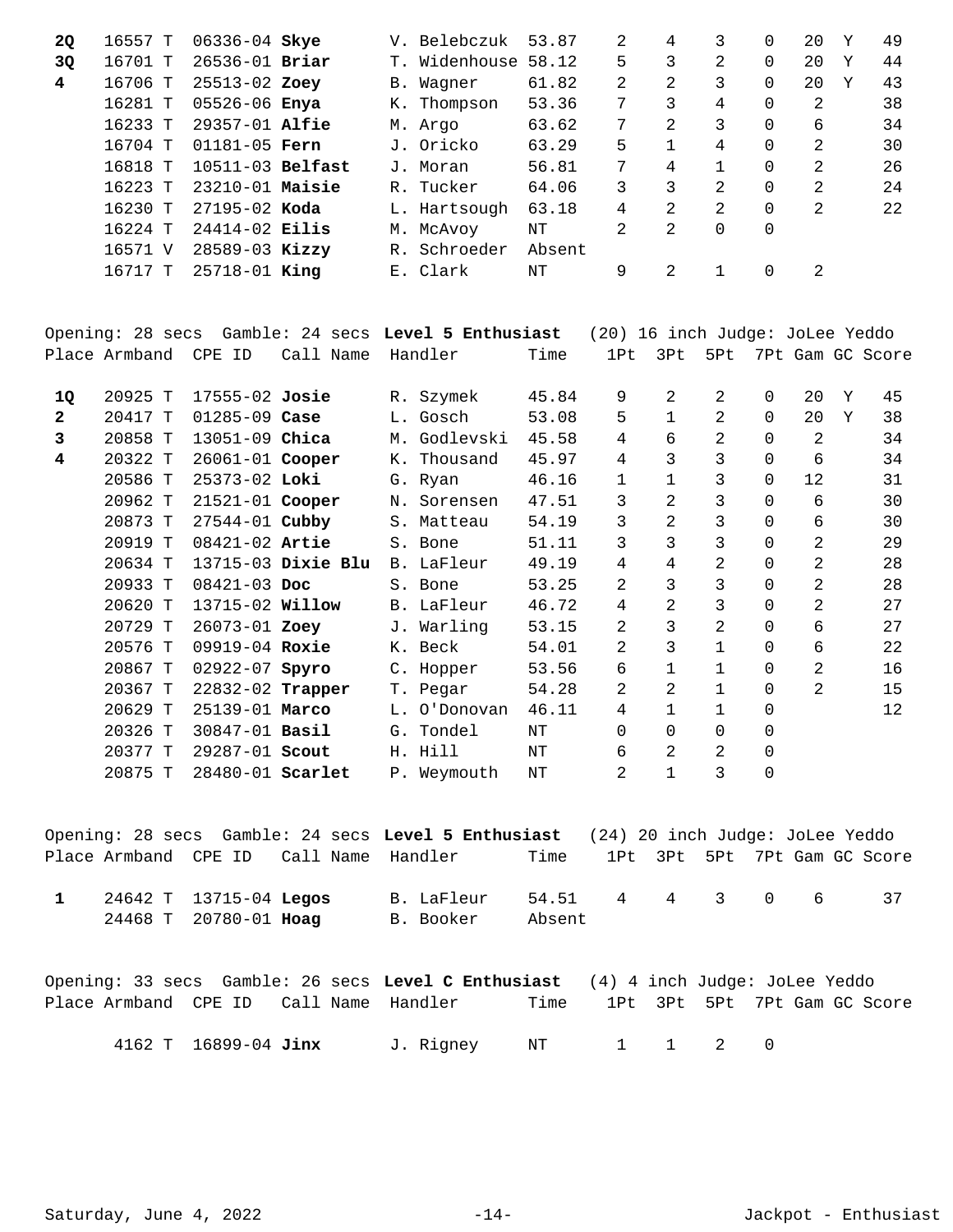|              |               |                         |           |              |       | (8) 4 inch Judge: JoLee Yeddo |                |              |          |                |                  |
|--------------|---------------|-------------------------|-----------|--------------|-------|-------------------------------|----------------|--------------|----------|----------------|------------------|
|              | Place Armband | CPE ID                  | Call Name | Handler      | Time  | 1Pt                           | 3Pt            | 5Pt          |          |                | 7Pt Gam GC Score |
|              |               |                         |           |              |       |                               |                |              |          |                |                  |
|              | 8260 T        | 14058-07 Sparkle        |           | R. Stewart   | 64.49 | 2                             | $\mathcal{L}$  | 3            | $\Omega$ | $\mathcal{L}$  | 25               |
| $\mathbf{2}$ | 8263 T        | 25479-01 <b>Ayla</b>    |           | K. McClellan | 54.02 | 5                             |                | 2            | $\Omega$ |                | 18               |
| 3            | 8502 T        | $15674 - 02$ Alfie      |           | L. Winsky    | 62.71 | 2                             | 2              | 2            | $\Omega$ |                | 18               |
| 4            | 8266 T        | 14058-06 <b>Mojo</b>    |           | R. Stewart   | 33.97 | 2                             | 1              | 2            | $\Omega$ |                | 15               |
|              | 8151 T        | 16899-02 Victor         |           | J. Rigney    | NΤ    | 2                             | 2              | 3            | $\Omega$ | 2              |                  |
|              | 8251 T        | $14058-05$ Memphis      |           | R. Stewart   | NΤ    | $\mathfrak{D}$                | $\mathfrak{D}$ | 3            | $\Omega$ | $\mathfrak{D}$ |                  |
|              |               | 8261 TH 16813-03 Boomer |           | D. Canak     | ΝT    | 4                             | $\mathfrak{D}$ | $\mathbf{1}$ | $\Omega$ | $\mathfrak{D}$ |                  |
|              | 8403 T        | $19626 - 03$ Nigel      |           | J. Locke     | NΤ    | 3                             |                | 2            | $\Omega$ |                |                  |
|              | 8406 T        | $03767 - 03$ Hank       |           | M. Bristol   | NΤ    | 5                             | $\Omega$       |              | $\Omega$ | 2              |                  |
|              | 8509 T        | 15674-04 Rosebud        |           | L. Winsky    | NΤ    | 2                             | 3              | 3            | 0        |                |                  |
|              |               |                         |           |              |       |                               |                |              |          |                |                  |

|           |                      |                    |                      | Opening: 33 secs Gamble: 26 secs Level C Enthusiast |       | (12) 8 inch Judge: JoLee Yeddo |     |               |          |    |                  |
|-----------|----------------------|--------------------|----------------------|-----------------------------------------------------|-------|--------------------------------|-----|---------------|----------|----|------------------|
|           | Place Armband CPE ID |                    | Call Name            | Handler                                             | Time  | 1Pt                            | 3Pt | 5Pt           |          |    | 7Pt Gam GC Score |
| 10        | 12529 T              | 23227-04 Zuzu      |                      | K. Cundiff                                          | 50.71 | 11                             | 2   | 4             | 0        | 20 | 57               |
| <b>20</b> | 12678 T              |                    | $26314-03$ Daisy-Ray | C. Tan                                              | 57.43 | 3                              | 4   | 4             | $\Omega$ | 20 | 55               |
| 3         | 12663T               | 02133-03 Smokey    |                      | L. Medina                                           | 56.09 | $\mathcal{L}$                  | 5   | 4             | $\Omega$ |    | 37               |
| 4         | 12206 T              | $19861-02$ Rosalie |                      | E. Argento                                          | 55.21 | 3                              | 4   | 3             | $\Omega$ |    | 30               |
|           | 12525 T              | 21388-01 Lydia     |                      | S. Clifford                                         | 61.88 | $\mathcal{L}$                  | 4   | $\mathcal{L}$ | $\Omega$ | 6  | 30               |
|           | 12273 T              | 20789-01 Penny     |                      | H. Neldner                                          | NT    | $\mathcal{L}$                  |     | 3             | $\Omega$ | 2  |                  |
|           | $12757$ T            | 07040-10 Gilbert   |                      | K. Dudley-Sco NT                                    |       | 6                              | 2   | $\mathcal{L}$ | 0        | 6  |                  |

|              | Opening: 33 secs Gamble: 26 secs Level C Enthusiast |  |                      |                   |                  |       | (16) 12 inch Judge: JoLee Yeddo |                |                |             |    |    |                  |
|--------------|-----------------------------------------------------|--|----------------------|-------------------|------------------|-------|---------------------------------|----------------|----------------|-------------|----|----|------------------|
|              |                                                     |  | Place Armband CPE ID | Call Name         | Handler          | Time  | 1Pt                             | 3Pt            | 5Pt            |             |    |    | 7Pt Gam GC Score |
| 1Q           | 16234 T                                             |  | $30111 - 01$ Aida    |                   | L. Sondag        | 49.86 | 6                               | 5              | 3              | $\mathbf 0$ | 20 | Y. | 56               |
| $\mathbf{2}$ | 16457 T                                             |  | $18262 - 02$ Kleo    |                   | K. Allcroft      | 58.35 | 3                               | 7              | 4              | $\Omega$    | 2  |    | 46               |
| 3            | 16705 T                                             |  | $23510 - 01$ Turbo   |                   | B. Workman       | 58.46 | 6                               | $\mathbf{1}$   | 3              | $\Omega$    | 12 |    | 36               |
| 4            | 16787 T                                             |  | $27594 - 01$ Rue     |                   | J. Biesenthal    | 54.60 | 5                               | 1              | 4              | $\Omega$    | 6  |    | 34               |
|              | 16228 T                                             |  | $25308 - 01$ Kaia    |                   | J. Spence        | 58.41 | 7                               | $\mathfrak{D}$ | 3              | $\Omega$    | 2  |    | 30               |
|              | 16786 T                                             |  |                      | 26584-01 Munchkin | N. Smith         | 57.63 | 2                               | 4              | $\overline{2}$ | $\Omega$    | 2  |    | 26               |
|              | 16123 T                                             |  | $13307 - 04$ Emma    |                   | R. Mecklenbur    | NΤ    | 7                               | 2              | 2              | $\Omega$    | 2  |    |                  |
|              | 16215 T                                             |  | $24676 - 01$ Ella    |                   | T. Keinz         | NΤ    | 5                               | $\mathfrak{D}$ | $\overline{2}$ | $\Omega$    | 6  |    |                  |
|              | 16452 T                                             |  | $06989 - 04$ Chase   |                   | J. Yaccarino     | NΤ    | 4                               | 2              | 3              | $\Omega$    | 2  |    |                  |
|              | 16570 V                                             |  | $24246 - 02$ Archie  |                   | J. Weiss         | NΤ    | 3                               | 4              | 5              | $\Omega$    | 6  |    |                  |
|              | 16683 T                                             |  |                      | 03798-05 Mordecai | D. Rodden        | NΤ    | 6                               | 2              | 2              | 0           |    |    |                  |
|              | 16708 T                                             |  | $19821 - 05$ Henna   |                   | J. Baiocco       | NΤ    | 9                               | 2              | 4              | $\Omega$    | 6  |    |                  |
|              | 16779 T                                             |  | $07040 - 07$ Lyla    |                   | K. Dudley-Sco NT |       | 6                               | 2              | 3              | $\Omega$    | 12 |    |                  |

|  |                                          | Opening: 28 secs Gamble: 24 secs Level C Enthusiast (20) 16 inch Judge: JoLee Yeddo |      |                       |  |  |                              |
|--|------------------------------------------|-------------------------------------------------------------------------------------|------|-----------------------|--|--|------------------------------|
|  |                                          | Place Armband CPE ID Call Name Handler                                              | Time |                       |  |  | 1Pt 3Pt 5Pt 7Pt Gam GC Score |
|  | 10 20870 T 24823-01 Lucy                 | A. Virtue                                                                           |      | 48.98 3 5 3 0 20 Y 53 |  |  |                              |
|  | <b>20</b> 20852 T 18561-03 <b>Hannah</b> | L. Chinnici 49.95 6 1 3 0 20 Y 44                                                   |      |                       |  |  |                              |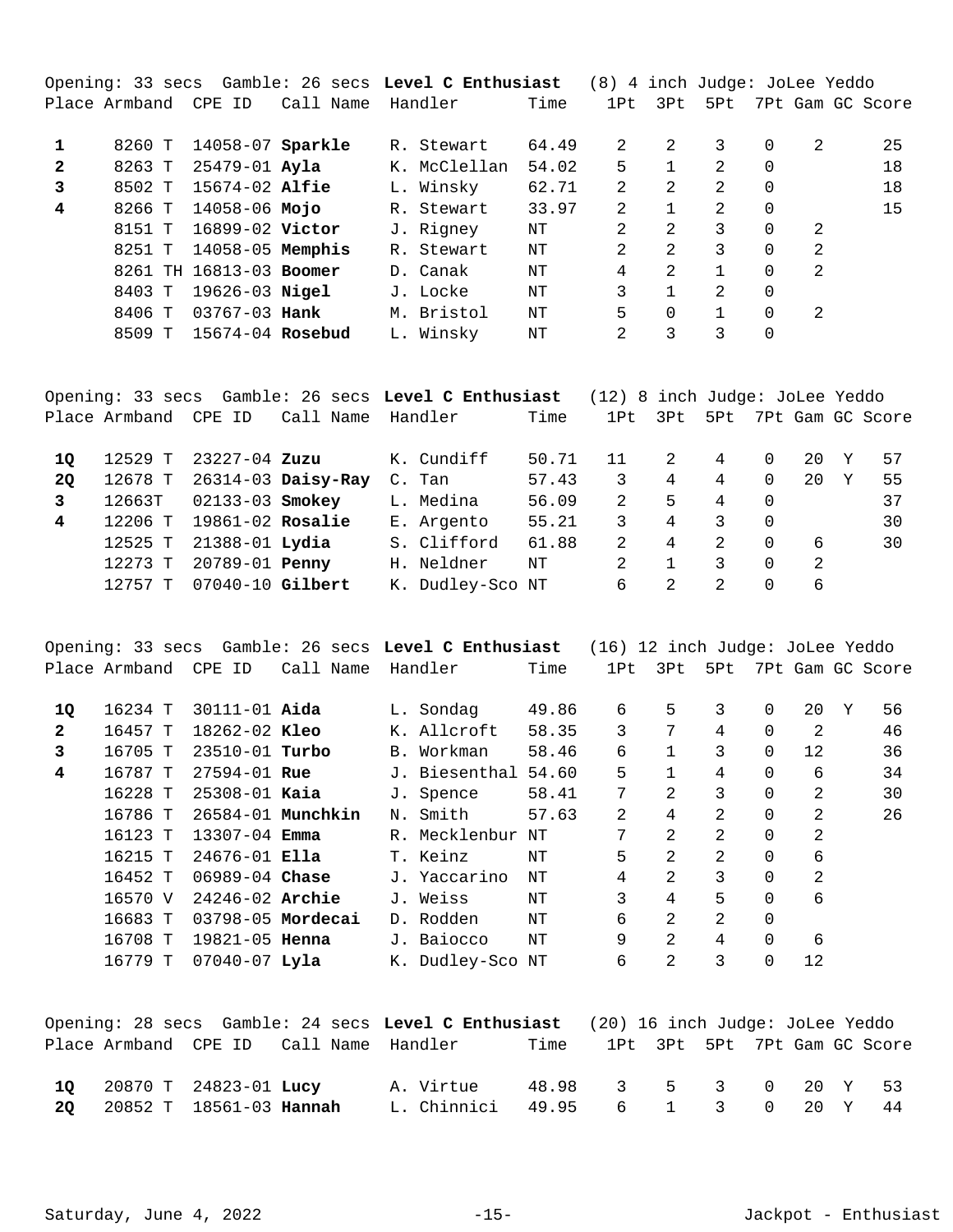|  | 43                                                                 |
|--|--------------------------------------------------------------------|
|  |                                                                    |
|  | 28                                                                 |
|  |                                                                    |
|  |                                                                    |
|  | 44.83 4 4 3 0 12<br>$\overline{0}$<br>$\overline{0}$<br>6 2 3 0 12 |

|                           |                                        | Opening: 28 secs Gamble: 24 secs Level C Enthusiast (24) 20 inch Judge: JoLee Yeddo |      |                 |  |  |                              |
|---------------------------|----------------------------------------|-------------------------------------------------------------------------------------|------|-----------------|--|--|------------------------------|
|                           | Place Armband CPE ID Call Name Handler |                                                                                     | Time |                 |  |  | 1Pt 3Pt 5Pt 7Pt Gam GC Score |
| 1 24740 T 24469-02 Seiko  |                                        | T. Jackson                                                                          |      | 56.55 6 4 2 0 2 |  |  | 30                           |
| 2 24474 T 29342-01 Cooper |                                        | D. Norwood                                                                          |      | 51.83 8 1 2 0 2 |  |  | 23                           |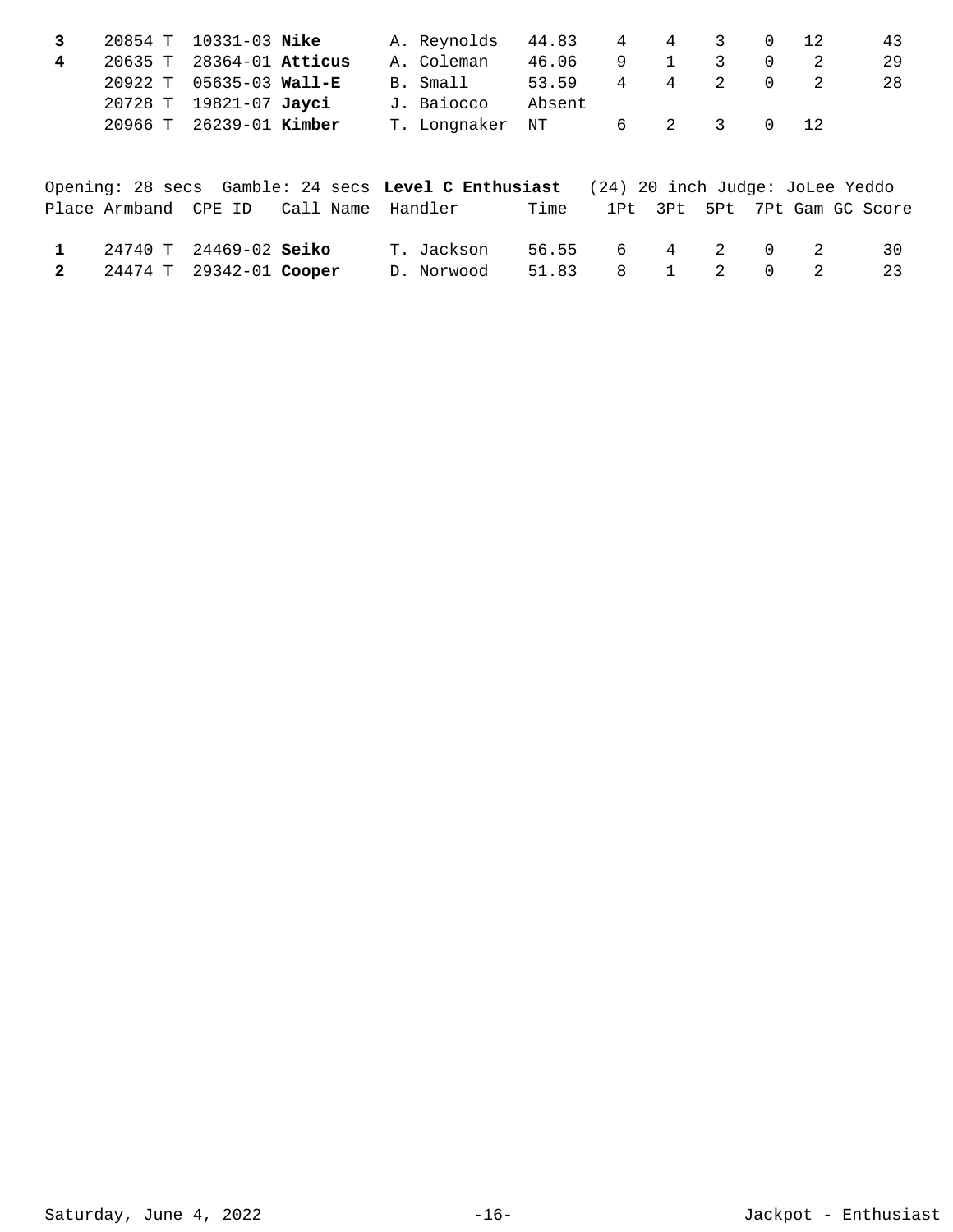## **CPE Nationals Saturday, June 4, 2022 Jackpot Specialist**

|                         |         |                        |                        | Opening: 33 secs Gamble: 26 secs Level 5 Specialist (4) 4 inch Judge: JoLee Yeddo |        |                |                |                |                |                |                  |
|-------------------------|---------|------------------------|------------------------|-----------------------------------------------------------------------------------|--------|----------------|----------------|----------------|----------------|----------------|------------------|
|                         |         | Place Armband CPE ID   | Call Name              | Handler                                                                           | Time   | 1Pt            | 3Pt            | 5Pt            |                |                | 7Pt Gam GC Score |
| $\mathbf{1}$            | 4254 S  | 29317-01 Kiefer        |                        | A. Bisca                                                                          | 61.15  | 9              | 2              | $\mathbf{1}$   | $\overline{0}$ | 6              | 26               |
|                         |         |                        |                        | Opening: 33 secs Gamble: 26 secs Level 5 Specialist (8) 4 inch Judge: JoLee Yeddo |        |                |                |                |                |                |                  |
|                         |         | Place Armband CPE ID   | Call Name              | Handler                                                                           | Time   | 1Pt            | 3Pt            | 5Pt            |                |                | 7Pt Gam GC Score |
| $\mathbf{1}$            | 8507 S  |                        | 14181-05 Dynamite      | N. Faas Gerbe 48.75                                                               |        | 2              | 6              | 3              | $\Omega$       |                | 35               |
| $\overline{2}$          | 8161 S  | 27246-01 Birgit        |                        | K. Wilkes                                                                         | 59.19  | $\overline{4}$ | $\overline{2}$ | 4              | $\Omega$       |                | 30               |
| 3                       | 8259 S  | $17640 - 02$ Pixie     |                        | L. Snyder                                                                         | 54.24  | $\overline{4}$ | $\overline{2}$ | 3              | $\Omega$       | $\mathfrak{D}$ | 27               |
| $\overline{\mathbf{4}}$ | 8655 S  |                        | $12486 - 04$ Alizabeth | L. Guffey                                                                         | 52.27  | б              | $\mathbf{1}$   | 3              | $\Omega$       |                | 24               |
|                         | 8257 SH | 09849-04 $Ozz$         |                        | M. Keaton                                                                         | 43.22  | $\mathbf{1}$   | 3              | $\overline{2}$ | $\Omega$       |                | 20               |
|                         | 8405 S  | $02773 - 10$ Simba     |                        | S. Parks                                                                          | ΝT     | $\mathfrak{D}$ | $\mathbf{1}$   | $\mathbf{1}$   | $\Omega$       |                |                  |
|                         | 8504 S  | $01226 - 03$ Arden     |                        | B. Kurivial                                                                       | Absent |                |                |                |                |                |                  |
|                         | 8508 S  | $21373 - 04$ Cara      |                        | J. Lishia                                                                         | NΤ     | 6              | $\mathbf{1}$   | $\mathbf{1}$   | $\Omega$       |                |                  |
|                         | 8514 s  | $21373 - 05$ Chaz      |                        | J. Lishia                                                                         | NT     | 7              | $\overline{2}$ | $\mathbf{1}$   | $\Omega$       | 2              |                  |
|                         | 8659 S  | 26314-01 <b>Tillie</b> |                        | C. Tan                                                                            | Absent |                |                |                |                |                |                  |

|    |         |                               |                                        | Opening: 33 secs Gamble: 26 secs Level 5 Specialist (12) 4 inch Judge: JoLee Yeddo |       |                |          |   |          |        |     |                              |
|----|---------|-------------------------------|----------------------------------------|------------------------------------------------------------------------------------|-------|----------------|----------|---|----------|--------|-----|------------------------------|
|    |         |                               | Place Armband CPE ID Call Name Handler |                                                                                    | Time  |                |          |   |          |        |     | 1Pt 3Pt 5Pt 7Pt Gam GC Score |
|    |         |                               |                                        |                                                                                    |       |                |          |   |          |        |     |                              |
| 10 |         | 12506 S 04615-03 <b>Tammy</b> |                                        | A. Johnson-Mo 53.58                                                                |       | 8 2            |          | 4 | $\Omega$ | 20 Y   |     | 54                           |
| 20 |         |                               | 12505 SH 01294-02 Checkers             | C. Teale                                                                           | 59.28 | $\overline{3}$ | 2        | 3 | $\Omega$ | $20 -$ | - Y | 44                           |
|    |         |                               | 12661 S 29383-01 Jackie O              | K. Hamilton 44.27                                                                  |       | $\mathcal{L}$  | 4        | 3 | $\Omega$ |        |     | 29                           |
| 4  |         | 12653 S 09561-04 Relay        |                                        | D. Hughes                                                                          | 52.61 | 2              | 3        | 3 | $\Omega$ |        |     | 26                           |
|    |         | 12511 SH 22979-01 Sweetie     |                                        | S. Nitz                                                                            | NT    | $\mathcal{R}$  | $\Omega$ |   | $\Omega$ | - 2.   |     |                              |
|    | 12652 S | 04434-04 <b>Xena</b>          |                                        | C. Cieslinski Absent                                                               |       |                |          |   |          |        |     |                              |

|              |               |                        |                   |               |        | (16) | 8 inch Judge: JoLee Yeddo |     |          |    |   |                  |
|--------------|---------------|------------------------|-------------------|---------------|--------|------|---------------------------|-----|----------|----|---|------------------|
|              | Place Armband | CPE ID                 | Call Name         | Handler       | Time   | 1Pt  | 3Pt                       | 5Pt |          |    |   | 7Pt Gam GC Score |
|              |               |                        |                   |               |        |      |                           |     |          |    |   |                  |
| 10           | 16608 S       | 16251-02 <b>Shelby</b> |                   | A. Guill      | 52.41  | 4    | 5.                        | 3   | $\Omega$ | 20 | Y | 54               |
| $\mathbf{2}$ | 16167 S       | $08580 - 03$ Magic     |                   | C. Herreid    | 55.57  | 10   | 3                         | 3   | $\Omega$ | 6  |   | 40               |
| 3            | 16758 S       | $07276 - 05$ Jesse     |                   | S. Cowles     | 57.00  | 7    | 4                         | 3   | $\Omega$ | 2  |   | 36               |
| 4            | 16520 S       | $13950 - 03$ Sissy     |                   | D. Lewis      | 51.86  | 5    | 6                         | 2   | $\Omega$ | 2  |   | 35               |
|              | 16667 S       | 09561-03 Rocket        |                   | D. Hughes     | 53.89  | 3    | 4                         | 4   | $\Omega$ |    |   | 35               |
|              | 16768 S       | $24268 - 02$ Ozzie     |                   | S. Kuykendall | 55.94  | 10   | 2                         | 3   | $\Omega$ | 2  |   | 33               |
|              | 16173 S       | $19000 - 01$ Tori      |                   | J. Danko      | 57.77  | 2    | 3                         | 4   | $\Omega$ | 2  |   | 33               |
|              | 16106 S       | $12402 - 03$ Fli       |                   | H. Teegardin  | 65.96  | 7    | 2                         | 2   | $\Omega$ | 6  |   | 29               |
|              | 16108 S       |                        | 20988-01 Bradshaw | H. Eckenrode- | 58.81  | 7    | $\mathbf{1}$              | 3   | $\Omega$ | 2  |   | 2.7              |
|              | 16268 S       | $05526 - 03$ Arin      |                   | K. Thompson   | 53.25  | 5    | 1                         | 2   | 0        |    |   | 18               |
|              | 16104 S       | $03500 - 03$ Kaci      |                   | K. Anthony    | Absent |      |                           |     |          |    |   |                  |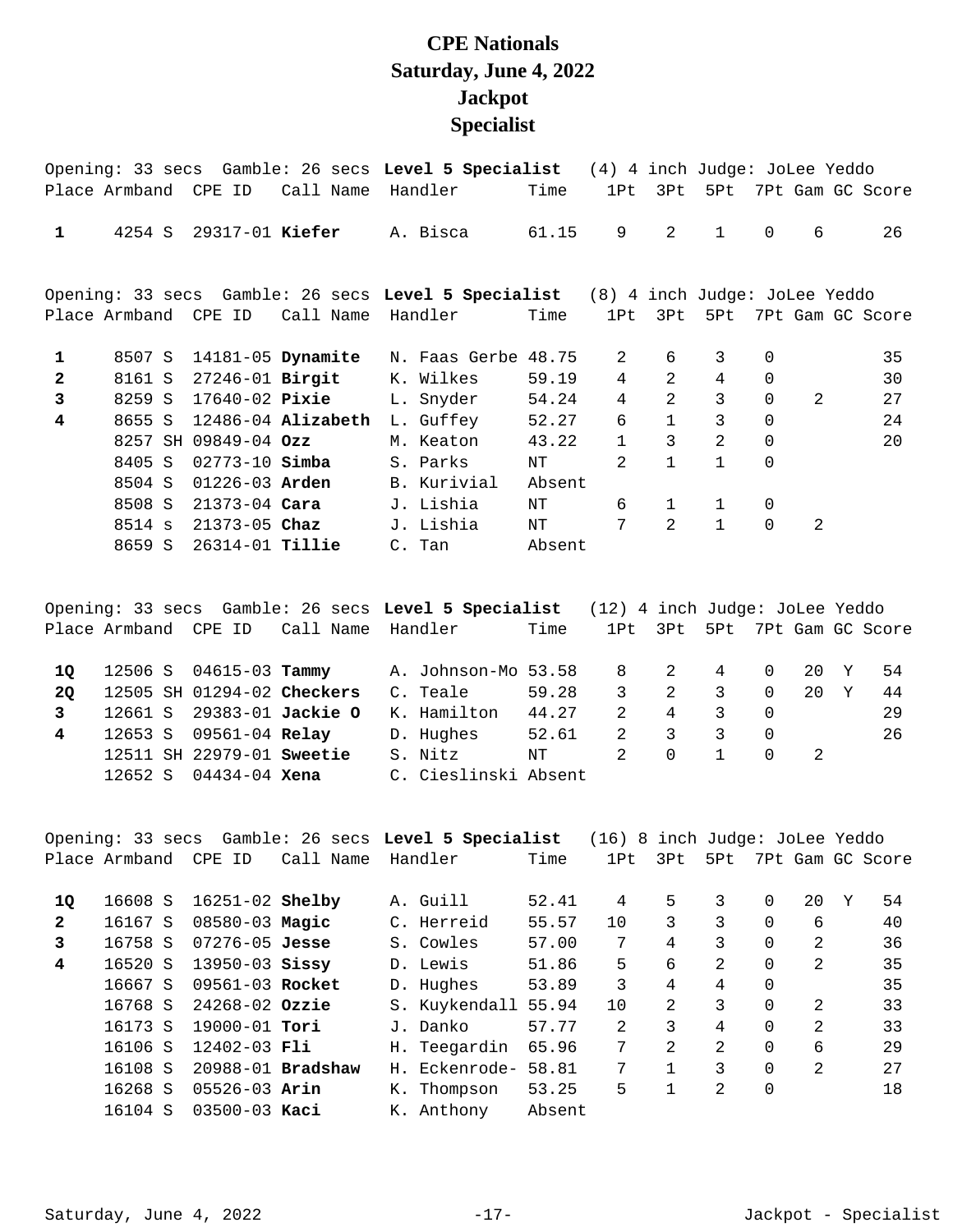|                         | 16170 S<br>16205 S | 16587-02 Rudy          | $21522 - 01$ Sabastian | S. Shollack<br>S. Jensen                            | NT<br>ΝT     | 3<br>8                          | 2<br>$\overline{2}$ | $\mathbf{1}$<br>$\overline{2}$ | $\mathbf 0$<br>$\mathbf 0$ | 12             |   |                  |
|-------------------------|--------------------|------------------------|------------------------|-----------------------------------------------------|--------------|---------------------------------|---------------------|--------------------------------|----------------------------|----------------|---|------------------|
|                         | 16603 S<br>16808 S | 13199-06 Celeste       | 20207-01 Kayleigh      | M. Melis<br>C. Walters                              | Absent<br>NT | 5                               | $\mathbf{1}$        | $\mathbf{1}$                   | $\mathbf 0$                | 2              |   |                  |
|                         |                    |                        |                        |                                                     |              |                                 |                     |                                |                            |                |   |                  |
|                         |                    |                        |                        | Opening: 33 secs Gamble: 26 secs Level 5 Specialist |              | (20) 12 inch Judge: JoLee Yeddo |                     |                                |                            |                |   |                  |
|                         | Place Armband      | CPE ID                 | Call Name              | Handler                                             | Time         | 1Pt                             | 3Pt                 | 5Pt                            |                            |                |   | 7Pt Gam GC Score |
| 1Q                      | 20819 S            | 22288-01 Dolly         |                        | C. Kuzniak                                          | 51.01        | 7                               | 3                   | 3                              | $\Omega$                   | 20             | Y | 51               |
| $\mathbf{2}$            | 20116 S            | 23142-01 Reese         |                        | D. Wilson                                           | 63.83        | 5                               | 4                   | 2                              | $\Omega$                   | 20             | Y | 47               |
| 3                       | 20707 S            | 19639-01 <b>Simcha</b> |                        | N. Haithcock                                        | 62.62        | 8                               | $\overline{2}$      | 3                              | $\Omega$                   | 12             |   | 41               |
| $\overline{\mathbf{4}}$ | 20117 S            | 05259-04 Maggie        |                        | A. Anthony                                          | 68.61        | 9                               | $\overline{2}$      | 4                              | $\mathbf 0$                | 6              |   | 41               |
|                         | 20817 S            | 06756-02 Briley        |                        | D. Bader                                            | 57.00        | 7                               | $\mathbf 1$         | 3                              | $\Omega$                   | 12             |   | 37               |
|                         | 20714 S            | 17181-02 Sage          |                        | T. Weisz                                            | 49.02        | 7                               | 4                   | 3                              | $\Omega$                   | $\overline{a}$ |   | 36               |
|                         | 20711 S            |                        | 05187-03 Bentley       | J. Schlegel                                         | 56.02        | 2                               | 5                   | 3                              | $\Omega$                   | 2              |   | 34               |
|                         | 20553 S            | 22329-01 Sophie        |                        | J. Grome Jr#2                                       | 53.78        | 8                               | $\overline{2}$      | 3                              | $\Omega$                   | $\overline{2}$ |   | 31               |
|                         | 20462 S            | 27983-01 Liezel        |                        | J. Dwyer                                            | 56.65        | 4                               | $\overline{4}$      | 3                              | $\mathbf 0$                |                |   | 31               |
|                         | 20908 S            | 11640-03 Kameron       |                        | D. Almasy                                           | 56.55        | 3                               | 3                   | 3                              | $\Omega$                   | $\overline{a}$ |   | 29               |
|                         | 20905 S            |                        | $08494-03$ Itsabella   | R. Schrader                                         | 60.16        | 4                               | 2                   | 3                              | $\Omega$                   |                |   | 25               |
|                         | 20119 S            | 20447-02 Mack          |                        | R. Heinecke                                         | 53.37        | 2                               | 3                   | 2                              | $\mathbf 0$                |                |   | 21               |
|                         | 20283 S            | 14833-02 Kody          |                        | D. Kroohs                                           | 58.21        | 3                               | $\mathbf 1$         | 2                              | $\mathbf 0$                |                |   | 16               |
|                         | 20914 S            | 24381-01 Draco         |                        | M. Boulanger                                        | 57.78        | 5                               | $\mathbf{1}$        | $\mathbf{1}$                   | $\mathsf 0$                |                |   | 13               |
|                         | 20118 S            | 18088-01 Rainey        |                        | H. Weber                                            | NΤ           | 4                               | $\mathcal{L}$       | $\overline{2}$                 | $\Omega$                   | 6              |   |                  |

|   |                          | Opening: 28 secs Gamble: 24 secs Level 5 Specialist (24) 16 inch Judge: JoLee Yeddo<br>Place Armband  CPE ID   Call Name  Handler |             | Time  | 1Pt 3Pt 5Pt 7Pt Gam GC Score |     |                                         |                |   |    |
|---|--------------------------|-----------------------------------------------------------------------------------------------------------------------------------|-------------|-------|------------------------------|-----|-----------------------------------------|----------------|---|----|
|   | 24632 S 26844-02 Mayzie  |                                                                                                                                   | T. Thompson |       | 51.17 3 4 3 0 2              |     |                                         |                |   | 32 |
| 2 | 24864 S 22038-02 Oscar   |                                                                                                                                   | S. Ralls    | 44.29 | $\overline{2}$               | 2 3 |                                         | $\overline{0}$ | 6 | 29 |
|   | 24624 S 14260-08 Trekkie |                                                                                                                                   | J. Harman   | NT    |                              |     | $\begin{matrix} 0 & 0 & 0 \end{matrix}$ |                |   |    |

 20285 S 19486-01 M. Dyson NT 5 1 2 0 **Addie**  20718 S 26396-01 S. Burk NT 6 2 2 0 **Diesel** 

 20822 S 27760-01 E. Meissner NT 8 2 4 0 6 **Jodi**  20901 S 01727-03 J. Antos NT 7 1 2 0 12 **Treble**  20909 S 12191-02 T. Flood NT 3 4 2 0 12 **Leia**  20911 S 14836-02 M. DeRuggiero NT 5 3 0 0 **Juno** 

20913 S 23396-01 **Pandy** J. Channel NT 4 7 1 0 12 20916 S 01727-04 J. Antos NT 3 2 2 0 6 **True** 

20121 S 26430-01 B. Marshall Absent **Stewie** 

|                                        |                       |  |         | Opening: 33 secs Gamble: 26 secs Level C Specialist (4) 4 inch Judge: JoLee Yeddo |  |                              |  |  |
|----------------------------------------|-----------------------|--|---------|-----------------------------------------------------------------------------------|--|------------------------------|--|--|
| Place Armband CPE ID Call Name Handler |                       |  |         | Time                                                                              |  | 1Pt 3Pt 5Pt 7Pt Gam GC Score |  |  |
|                                        | 4409 S 23393-02 Bella |  | H. Ship | NT 5 1 2 0                                                                        |  |                              |  |  |

|              |                     |  | Opening: 33 secs  Gamble: 26 secs Level C Specialist   (8) 4 inch Judge: JoLee Yeddo |      |  |                              |  |  |
|--------------|---------------------|--|--------------------------------------------------------------------------------------|------|--|------------------------------|--|--|
|              |                     |  | Place Armband CPE ID Call Name Handler                                               | Time |  | 1Pt 3Pt 5Pt 7Pt Gam GC Score |  |  |
| $\mathbf{1}$ | 8410 S 26577-01 Jax |  | C. Rothfusz $62.13$ 5 $4$ 3 0 20 Y 52                                                |      |  |                              |  |  |